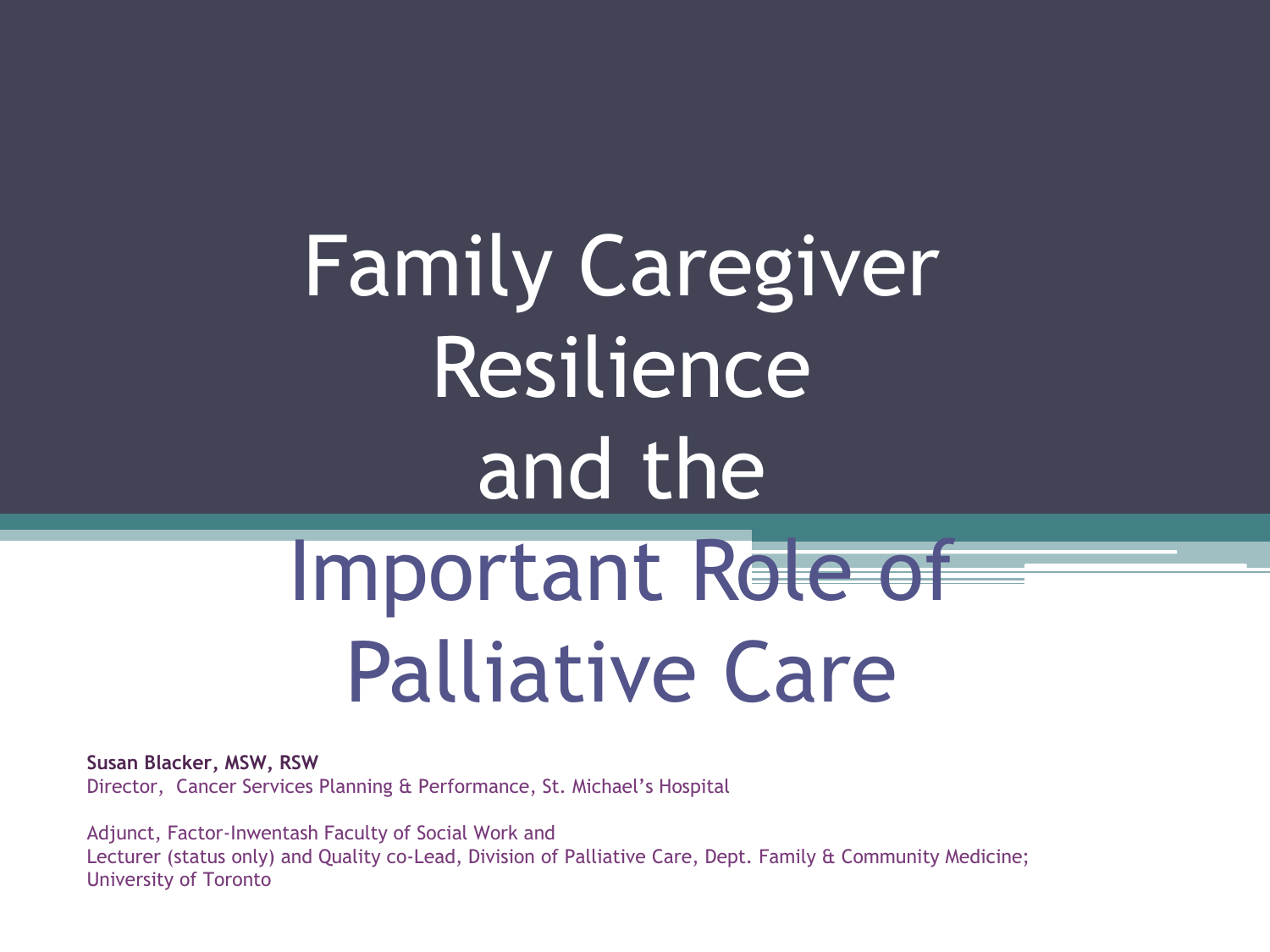# Caregiving… A Universal Experience

*"One of my colleagues once said: There are only four kinds of people in this world:* 

*those who have been caregivers; those who currently are caregivers; those who will be caregivers and those who will need caregivers."*

 Former U.S. First Lady Rosalynn Carter during Honorary Chair Speech, Last Acts 1997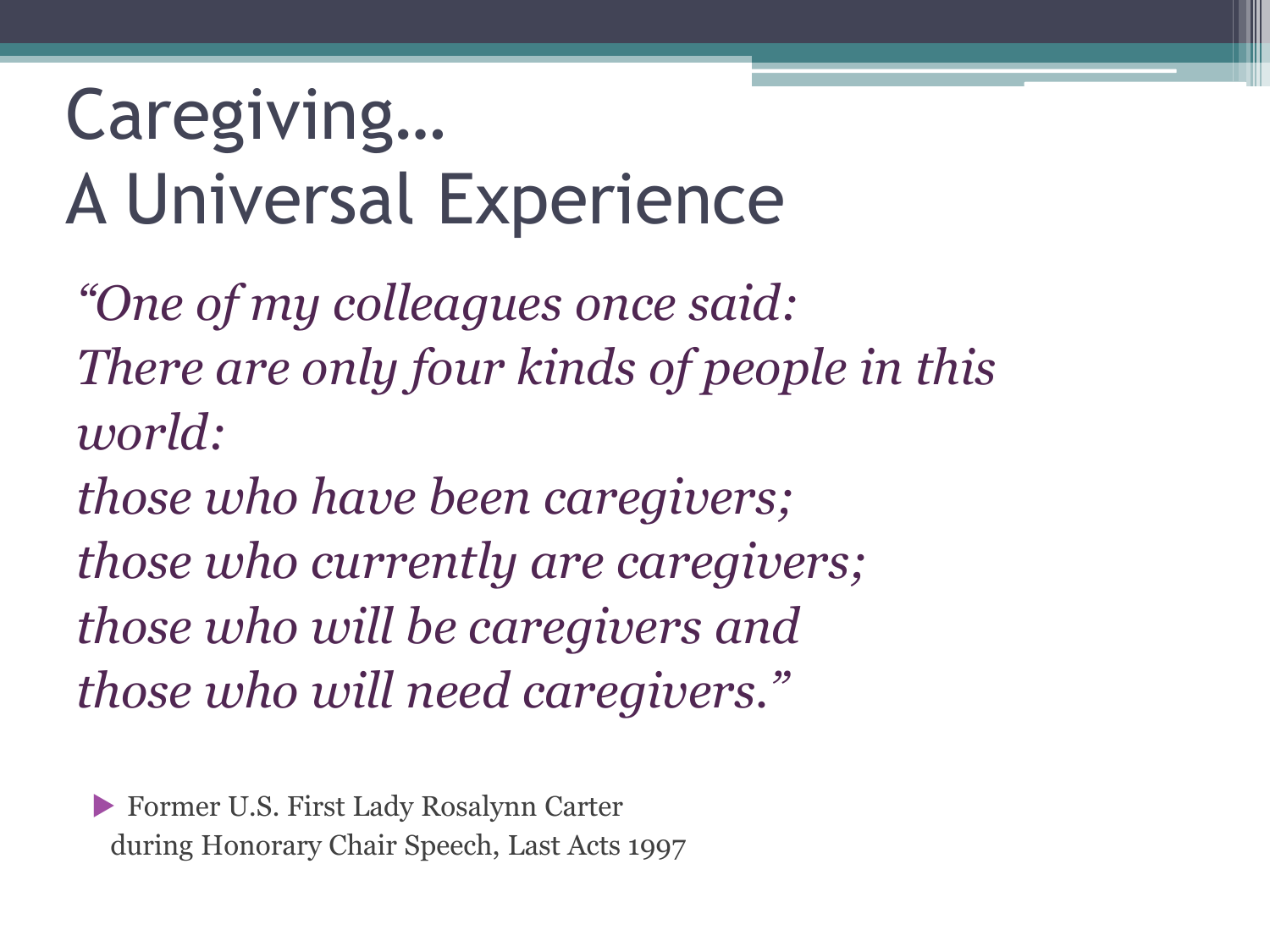# **Caregiving**

the informal (ie. unpaid) care provided by family members that goes beyond customary and normative social support provided in social relationships.

(Hauser and Kramer, 2004)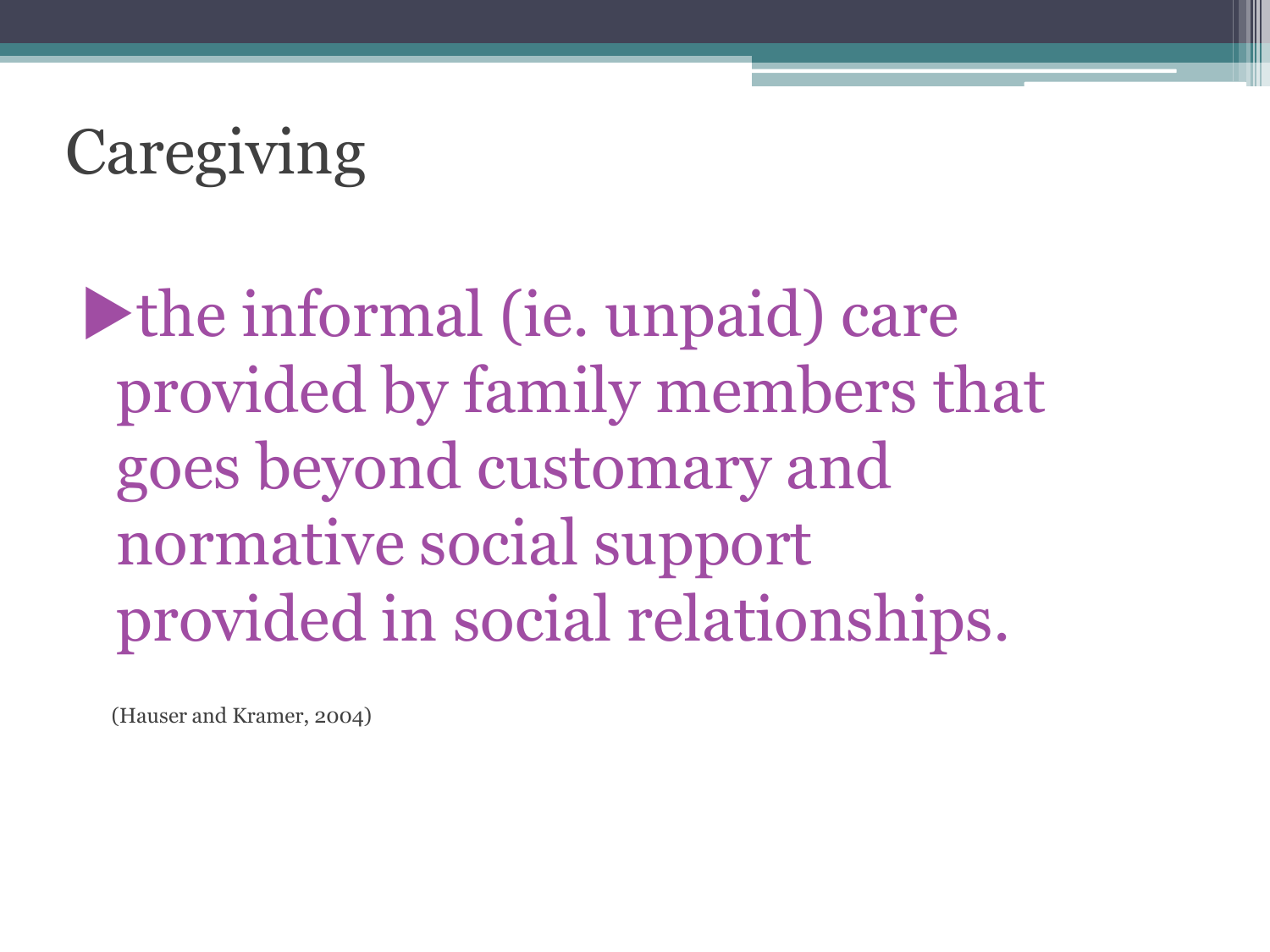# The Context of Caregiving in Canada **Today**

- Aging population
- More people living longer with 1 or more chronic conditions
- Families smaller, more geographically separated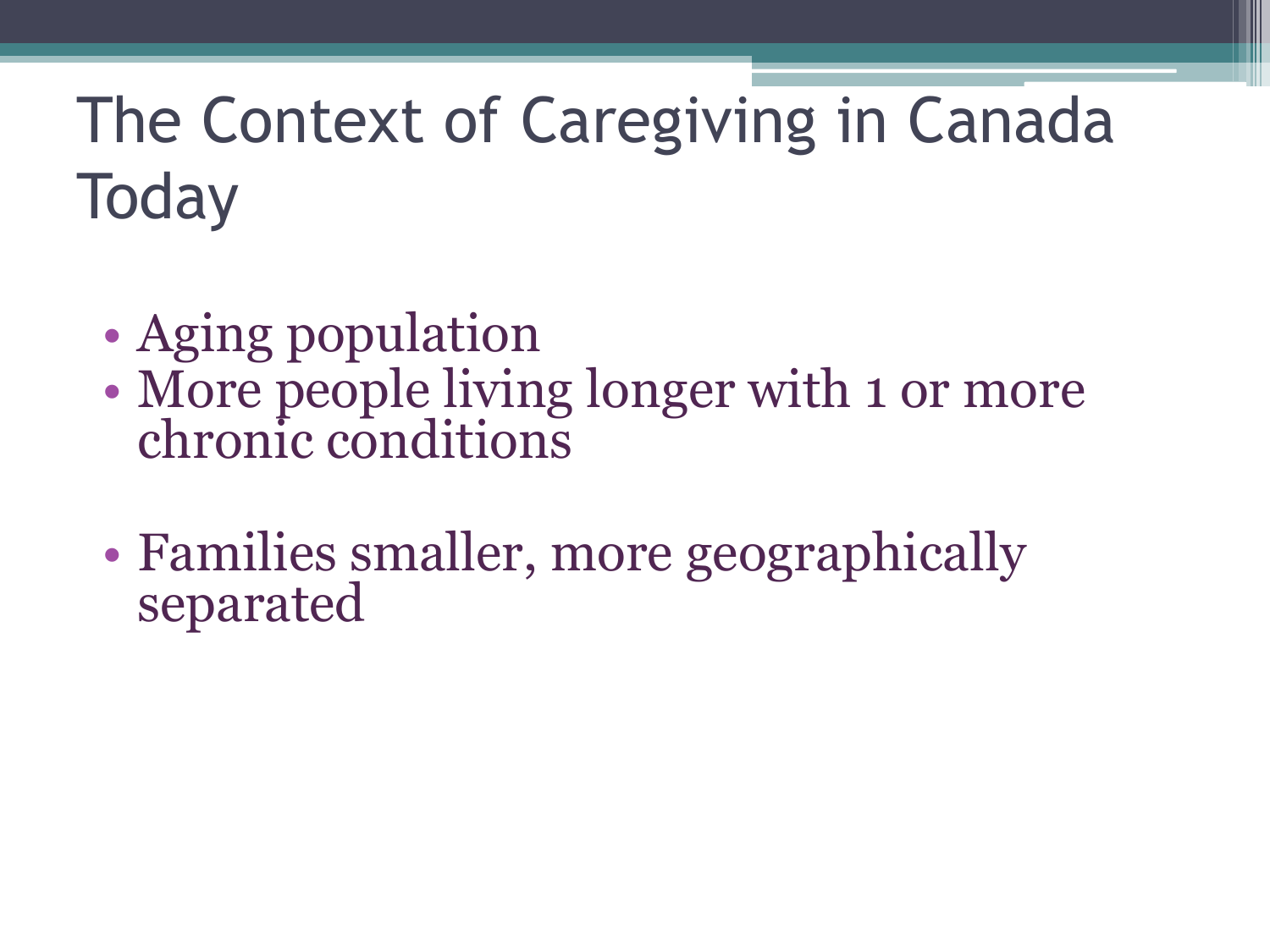# Family Caregivers

Canadian Caregiving Coalition has reported that:

- There are 8 million family caregivers in Canada.
- Conditions requiring care
	- 28 % individuals with age-related conditions
	- $\approx 11\%$  cancer
	- 9% cardio-vascular disease
	- 7% mental illness
- For the vast majority (89%) of caregivers the duration of care is one or more years
- On average, they provide between  $16 28$  hours of care per month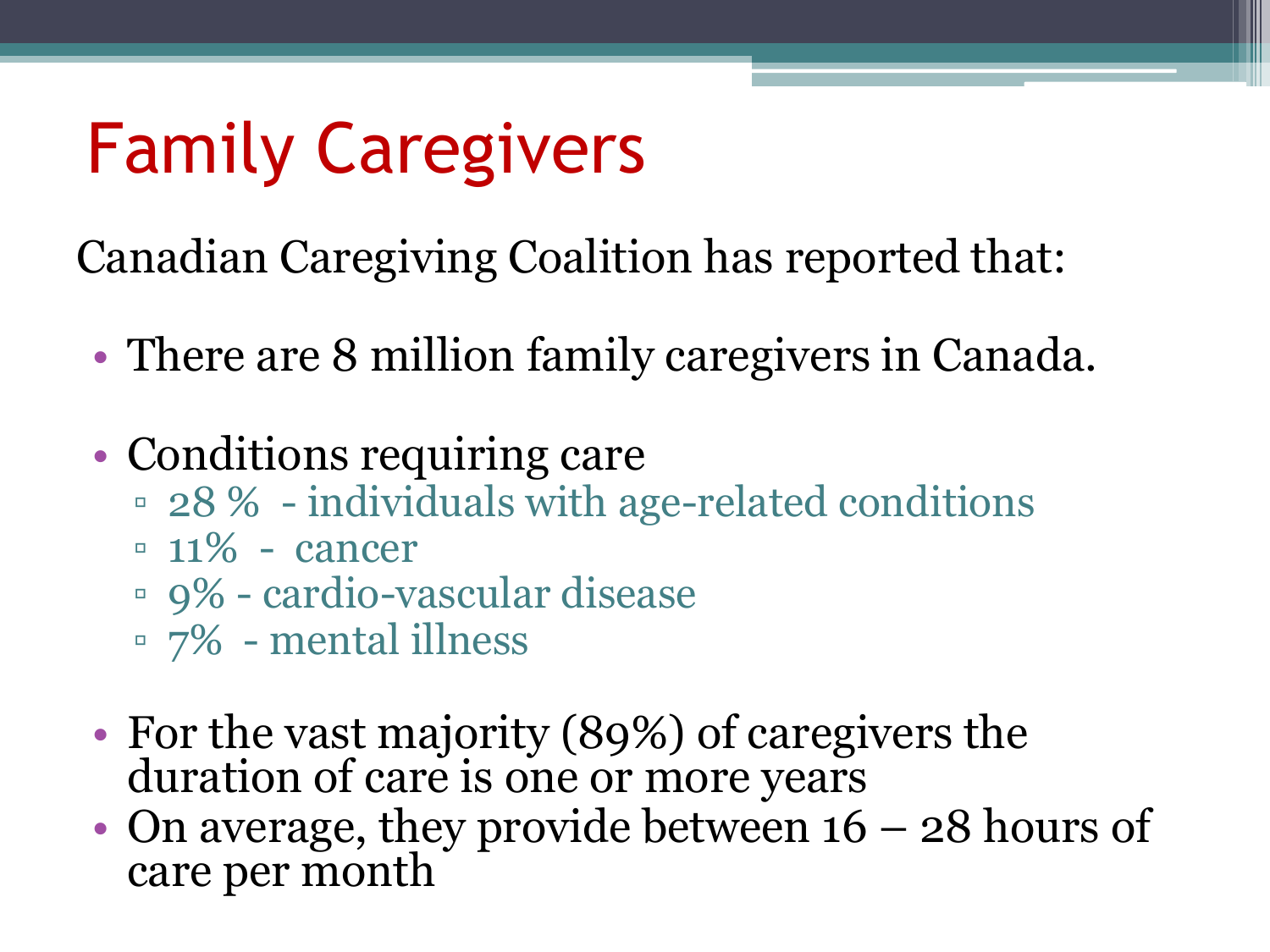# Family Caregiving in Canada

• provide over 80 percent of the care needed by individuals with 'longterm conditions'

 Fast, J., Niehaus, L., Eales, J., & Keating, N. (2002). A profile of Canadian chronic care providers. A report submitted to Human Resources and Development Canada. Edmonton: Department of Human Ecology, University of Alberta

• 2009 study estimated the economic cost to replace family caregivers with the paid workforce (at current market rates and usual employee benefits) totalled \$25 billion

Hollander, J. M., Liu, G., & Chappell, N. (2009). Who cares and how much. Healthcare Quarterly, 12(2), 42-49.

• Caregiving responsibilities at end of life generally intensify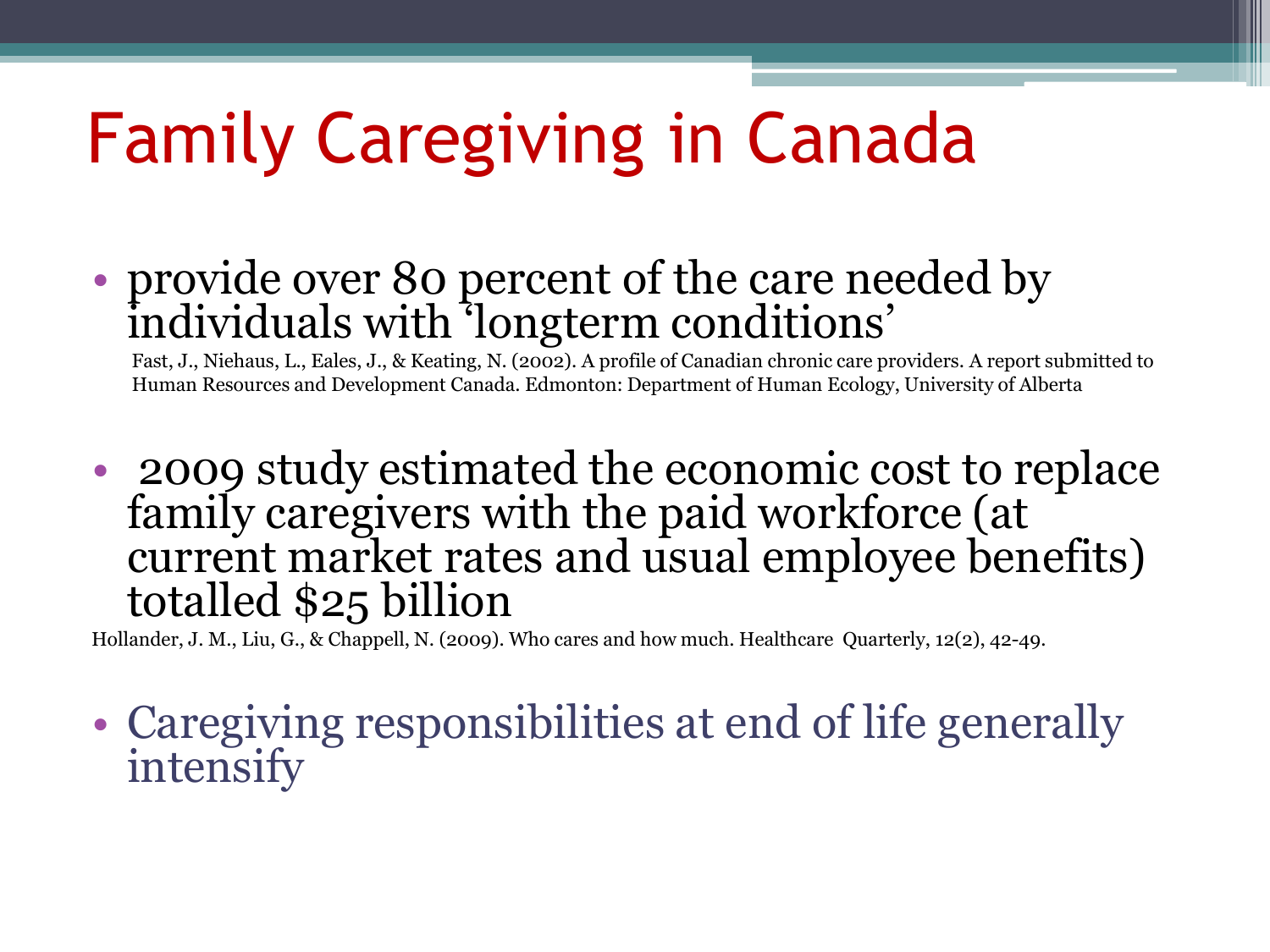# What do caregivers do?

"Family caregivers in particular play significant roles in the care of elders with advanced chronic disease and in the context of palliative and end-of-life care. These caregivers typically are involved in critical medical decisions, provide vital assistance with activities of daily living, and carry out most nonpharmacologic and pharmacologic treatment recommendations for community-based elders." (p. 671)

Hauser, J. and Kramer, B. Family caregivers in palliative care. (2004), Clin Geriatr Med.;20(4):671-88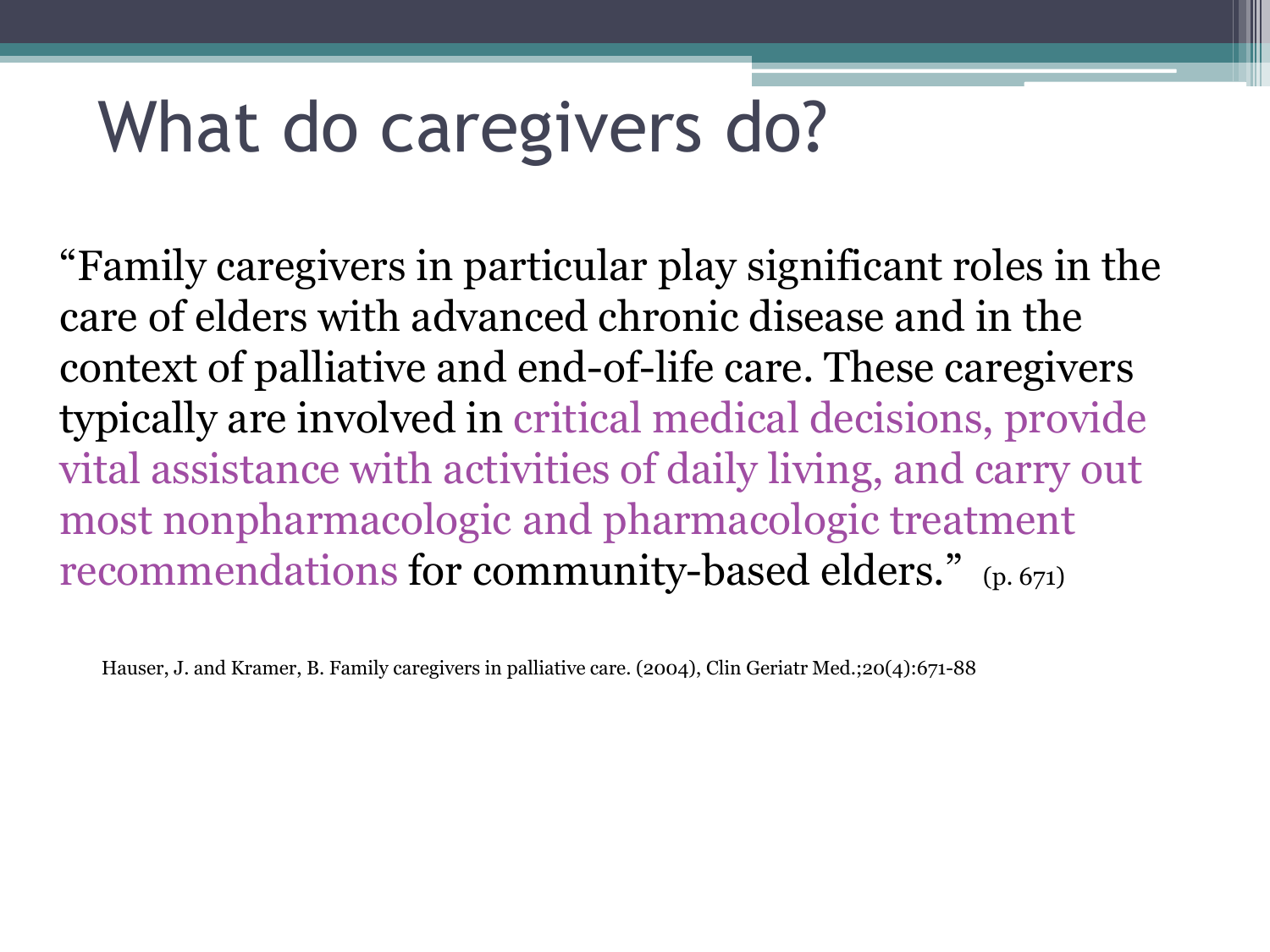## **Caregiver Role includes:**

- Seeking information
- Managing insurance claims
- Paying bills
- Renewing prescription medication; administering medications
- Exercising increased vigilance over the patient
- Reporting new symptoms or side effects
- Requesting symptom relief
- Incorporating lifestyle changes
- Encouraging treatment compliance
- Promoting healthy behaviours by the patient

http://www.cancer.gov/cancertopics/pdq/supportivecare/caregivers/healthprofessional/page4

And in palliative care….

• Making decisions as a substitute decision maker.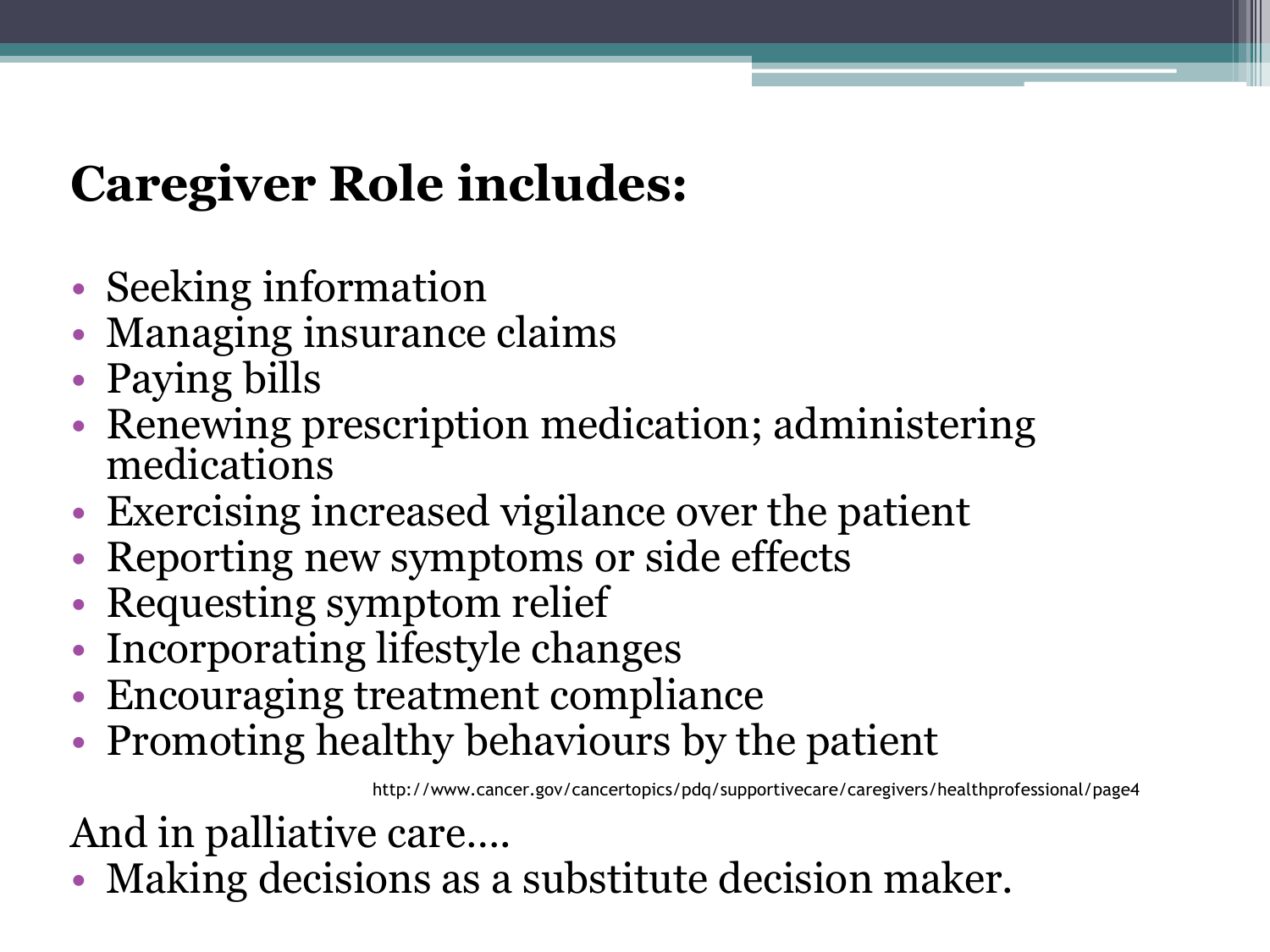- Over one-quarter of caregivers 2.2 million Canadians could be considered "sandwiched" between caregiving and raising children.
- Most are women between the ages 35 and 44, and helping their parents or parents-in law, while also having at least one child under 18 living at home.

Caregivers in Canada, 2012 Statistics Canada

• Based on a study in Ontario, palliative care clients were cared for primarily by their spouses or partners (57%) or their children or children-in-law (29%).

The Change Foundation, 2011, Because this is the rainy day: a discussion paper on home care and informal caregiving for seniors with chronic health conditions, www.changefoundation.ca/news.html#informalseniorcare.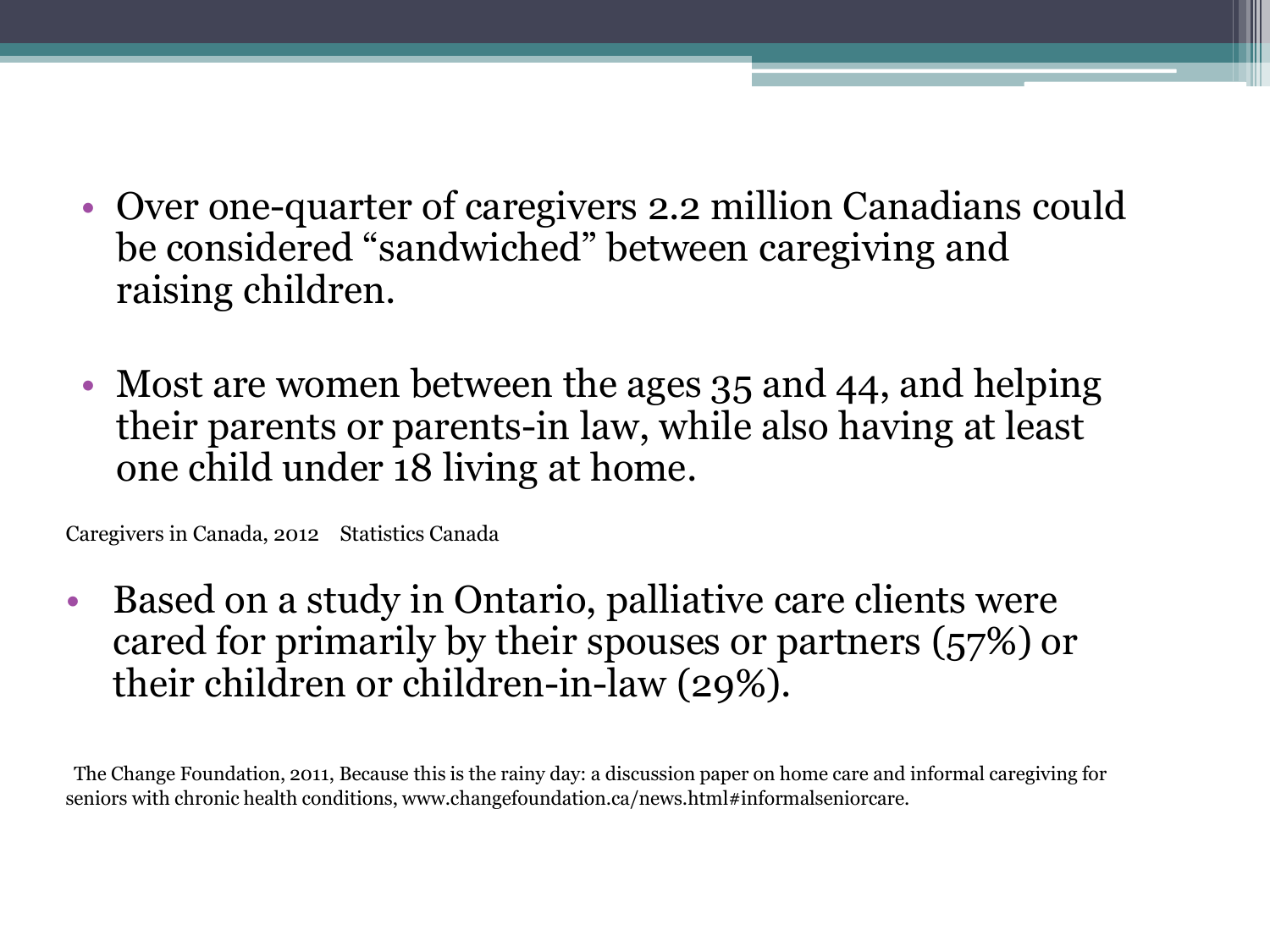# •Caregiving has a profound effect on caregivers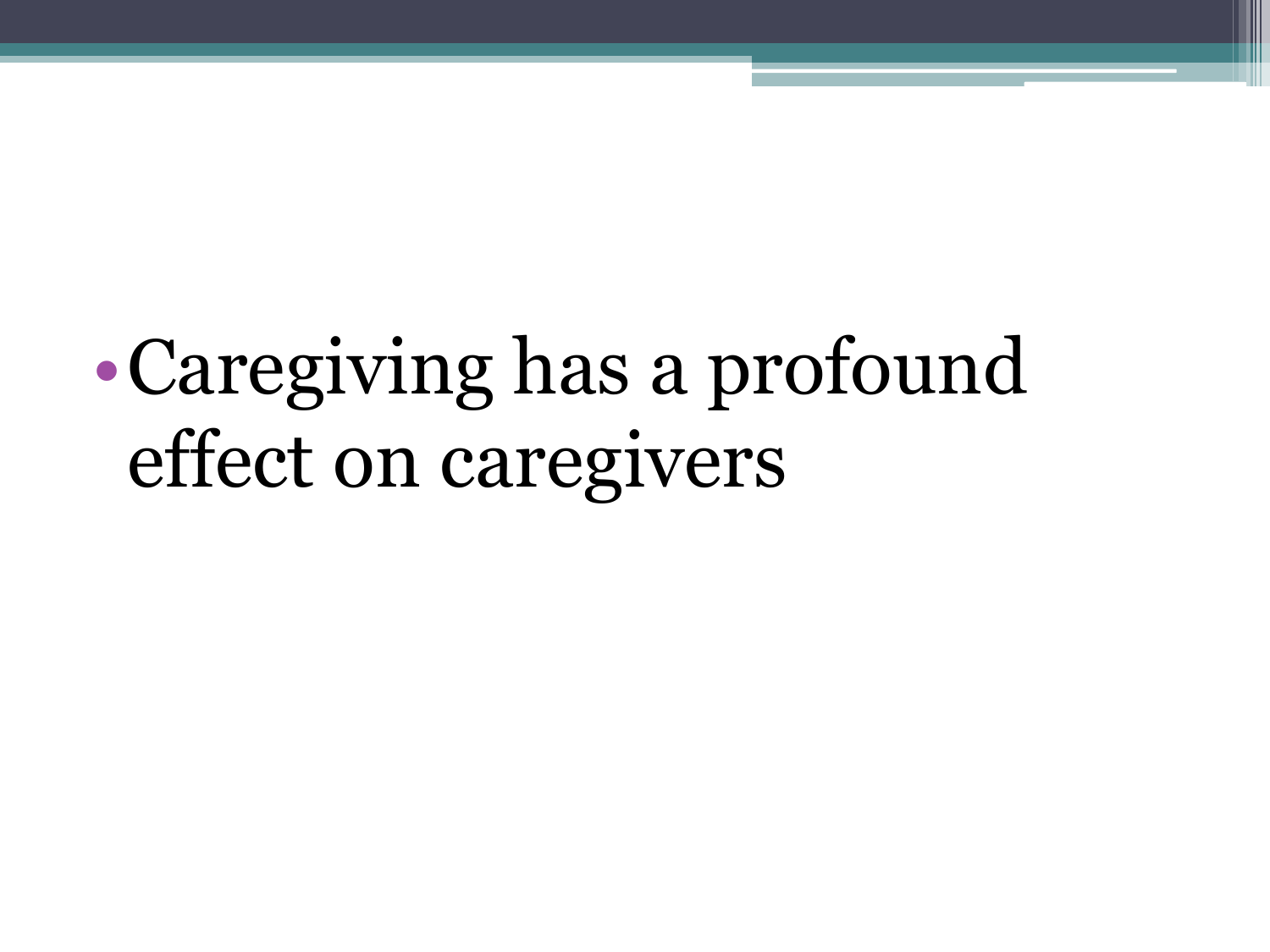In 2007, 23% of Canadians said that they had cared for a family member or close friend with a serious health problem in the last 12 months. Adverse effects on this group of people included: using personal savings to survive (41%) and missing one or more month of work (22%).1

In 2006, of the 26% of Canadians who said that they had cared for a family member or close friend with a serious health problem in the previous 12 months, adverse effects reported were: negative effect on mental health (41%) and negative effect on physical health (38%).2

Excerpt from CHPCA Fact Sheet: The Role of Family and Informal Caregiver

Original references

1 10th Annual Health Care in Canada Survey: A national survey of health care providers, managers, and the public, 2007, http://www.hcic-sssc.ca

2 Health Care in Canada Survey 2006: A national survey of health care providers, managers, and the public, 2006, http://www.hcicsssc.ca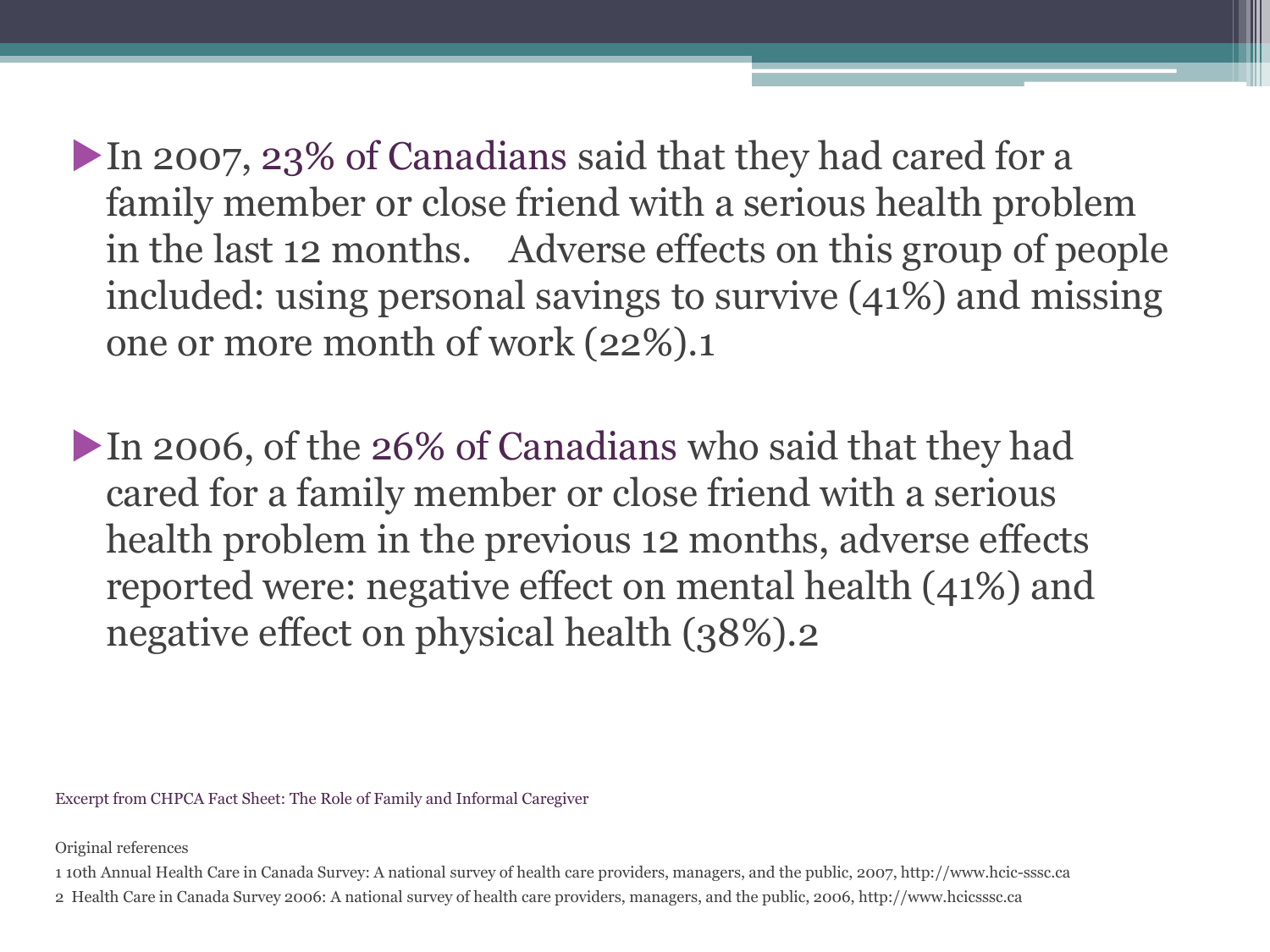# Caregiver Strain

- Some of the factors that affect the degree of "caregiver strain" that may be experienced:
	- The number of hours spent caregiving.
	- How prepared the caregiver is for caregiving.
	- The types of care being given.
	- How much the patient is able to do without help (ie. meal preparation, meal set up, bathing and dressing).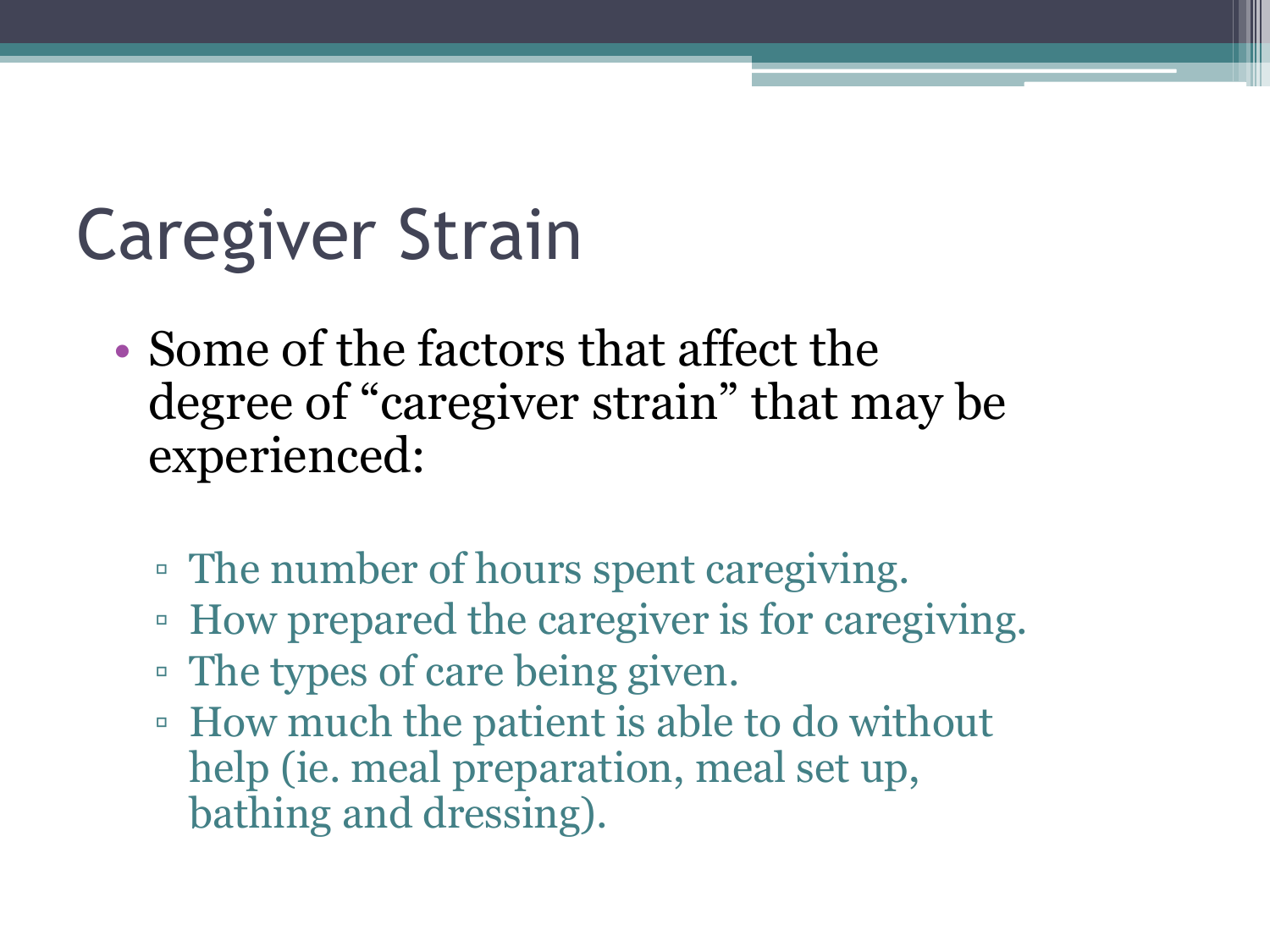# Many factors affect caregiving experience/ability

- Norms and values about caregiving; degree of choice in being a caregiver
- Financial situation of the family; caregiver's own employment status
- Age of caregiver; other caregiving demands (ie. own children)
- Health of the caregiver
- Degree of symptoms experienced by the patient
- Degree of social supports
- Degree of services available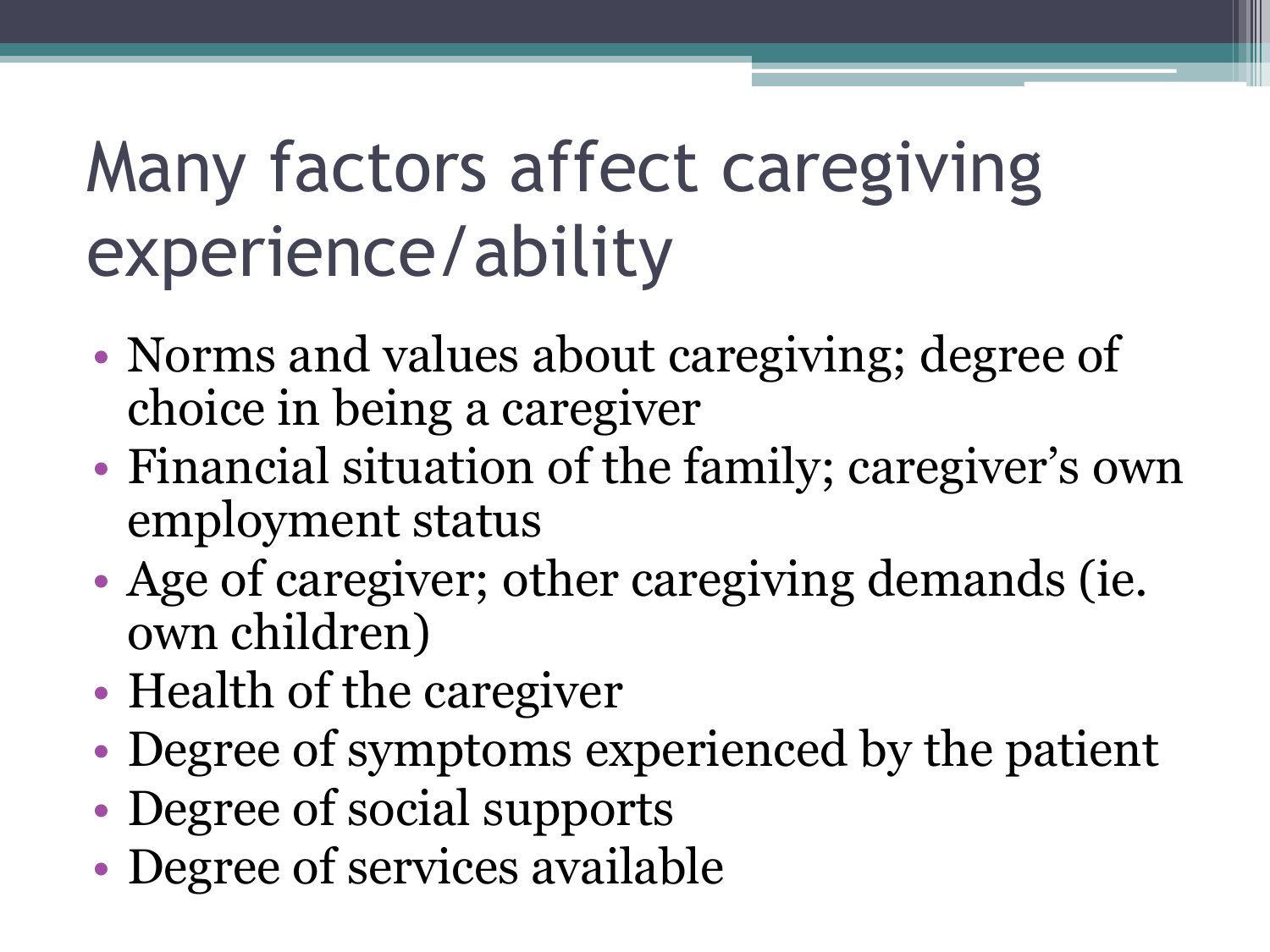- Caregiver burden = multiple dimensions of distress that result from an *imbalance* between care demands and the availability of resources to meet those demands.
- Most studied aspect of QOL for Caregivers is psychological distress
- Some studies report levels of depressive symptoms in caregivers that are similar to, or even higher than, those in patients with cancer

 Kim Y, Duberstein PR, Sörensen S, et al. (2005). Levels of depressive symptoms in spouses of people with lung cancer: effects of personality, social support, and caregiving burden. Psychosomatics 46 (2): 123-30.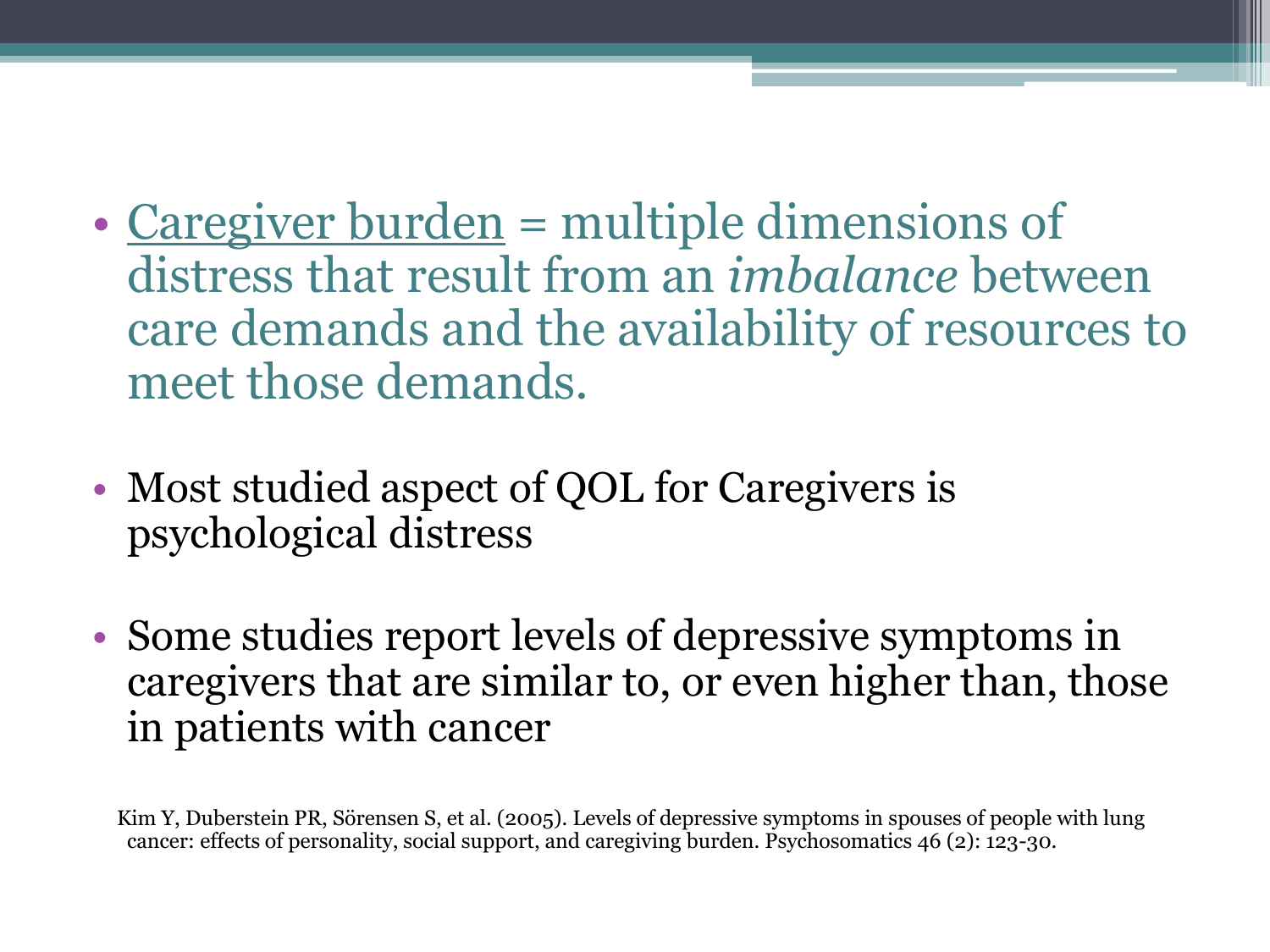# Is Caregiving all bad?

- We also need to consider the flip side of this coin…..as caregiving not always perceived as strain.
- Two hundred and eighty-nine caregivers caring for seniors living in the community were questioned about their experience of caregiving. 73% could identify at least one specific positive aspect of caregiving.

 Cohen, C. A., Colantonio, A. and Vernich, L. (2002), Positive aspects of caregiving: rounding out the caregiver experience. Int. J. Geriat. Psychiatry, 17: 184–188. doi: 10.1002/gps.561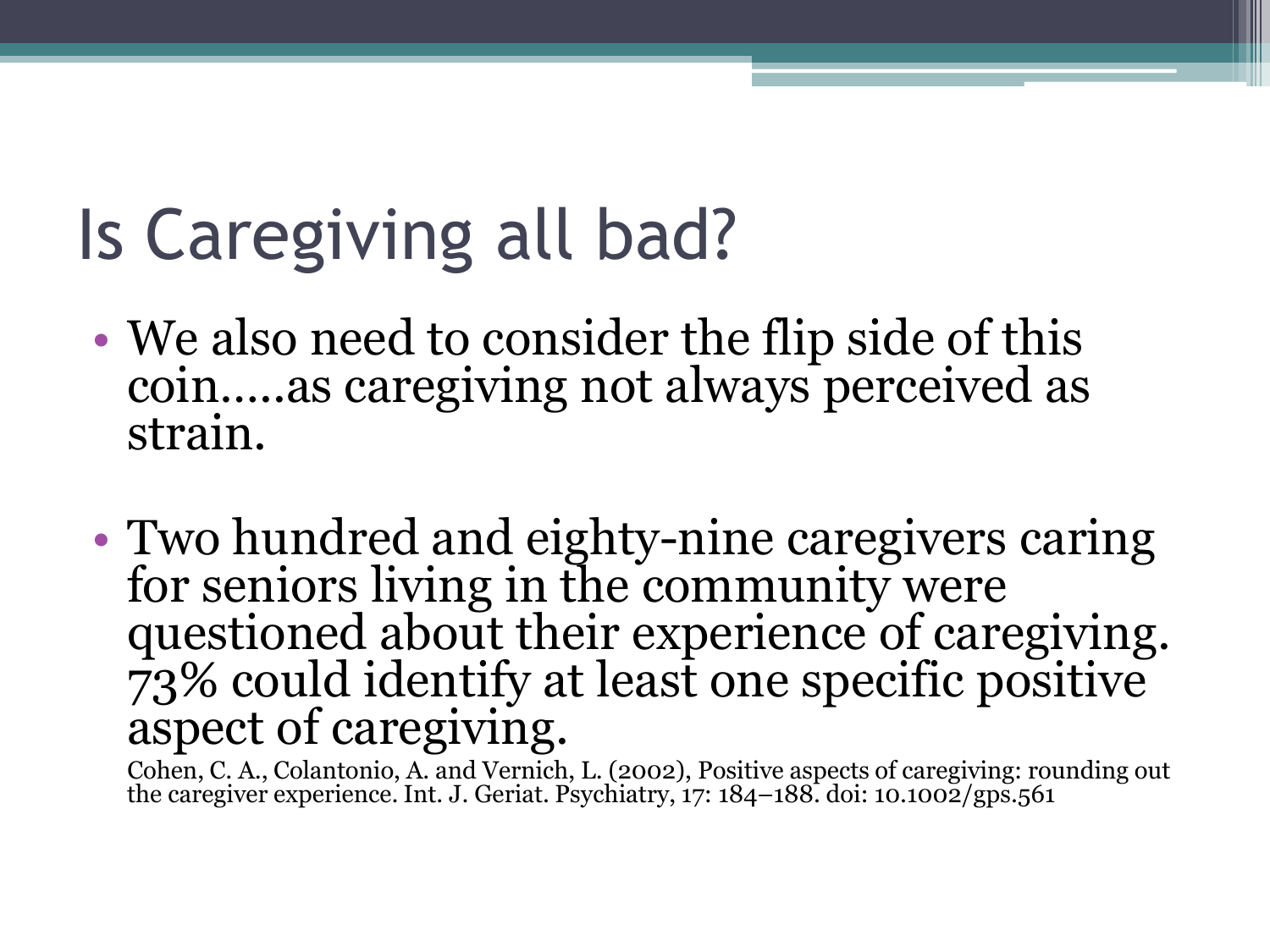# Positive Impact of Caregiving Caregivers often speak about:

- Discovery of personal strength through adversity
- Improved sense of self-worth
- Deepening of the relationship with the ill family member or other family members
- A sense of personal growth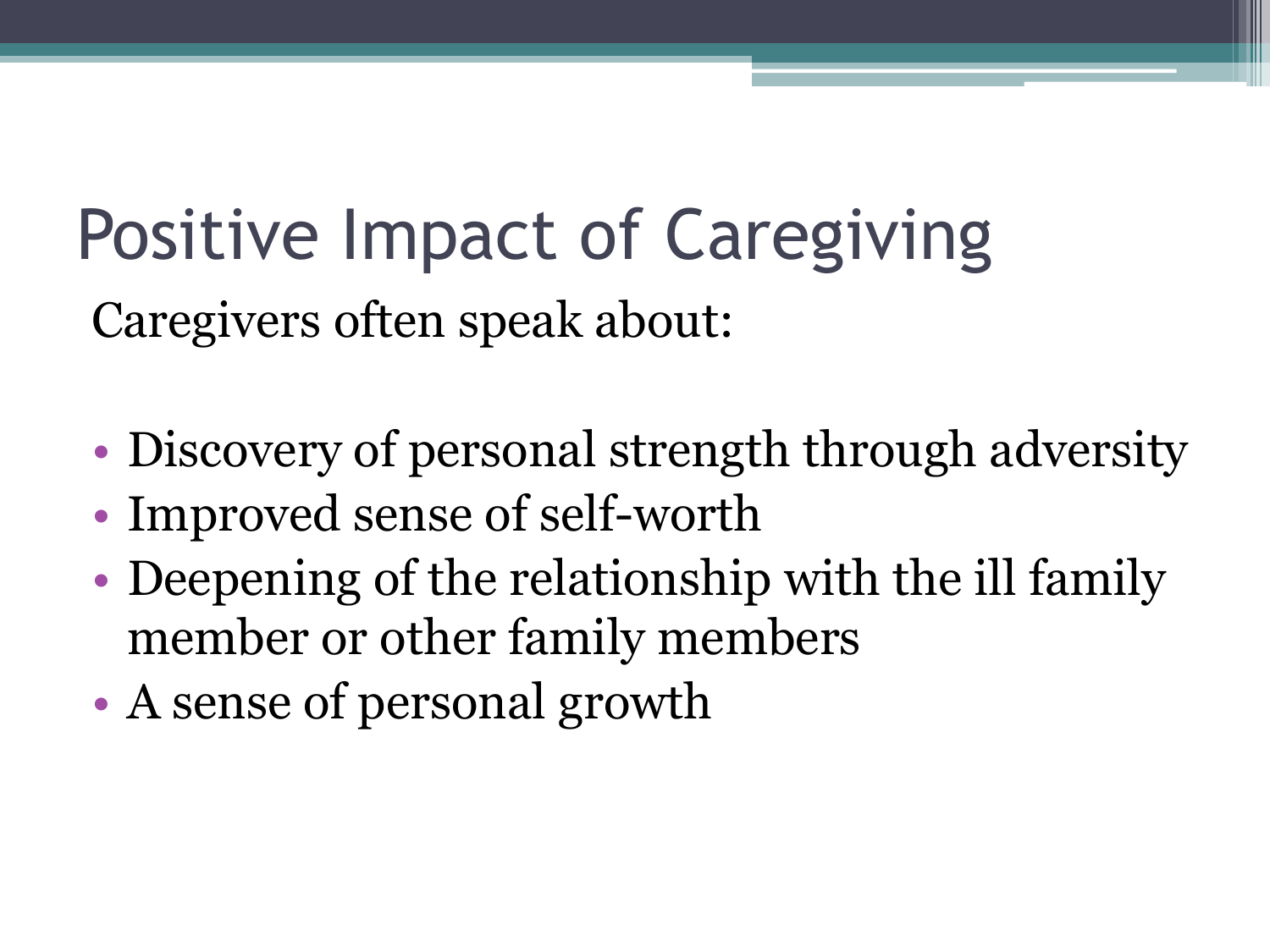# How do we think about supporting caregivers?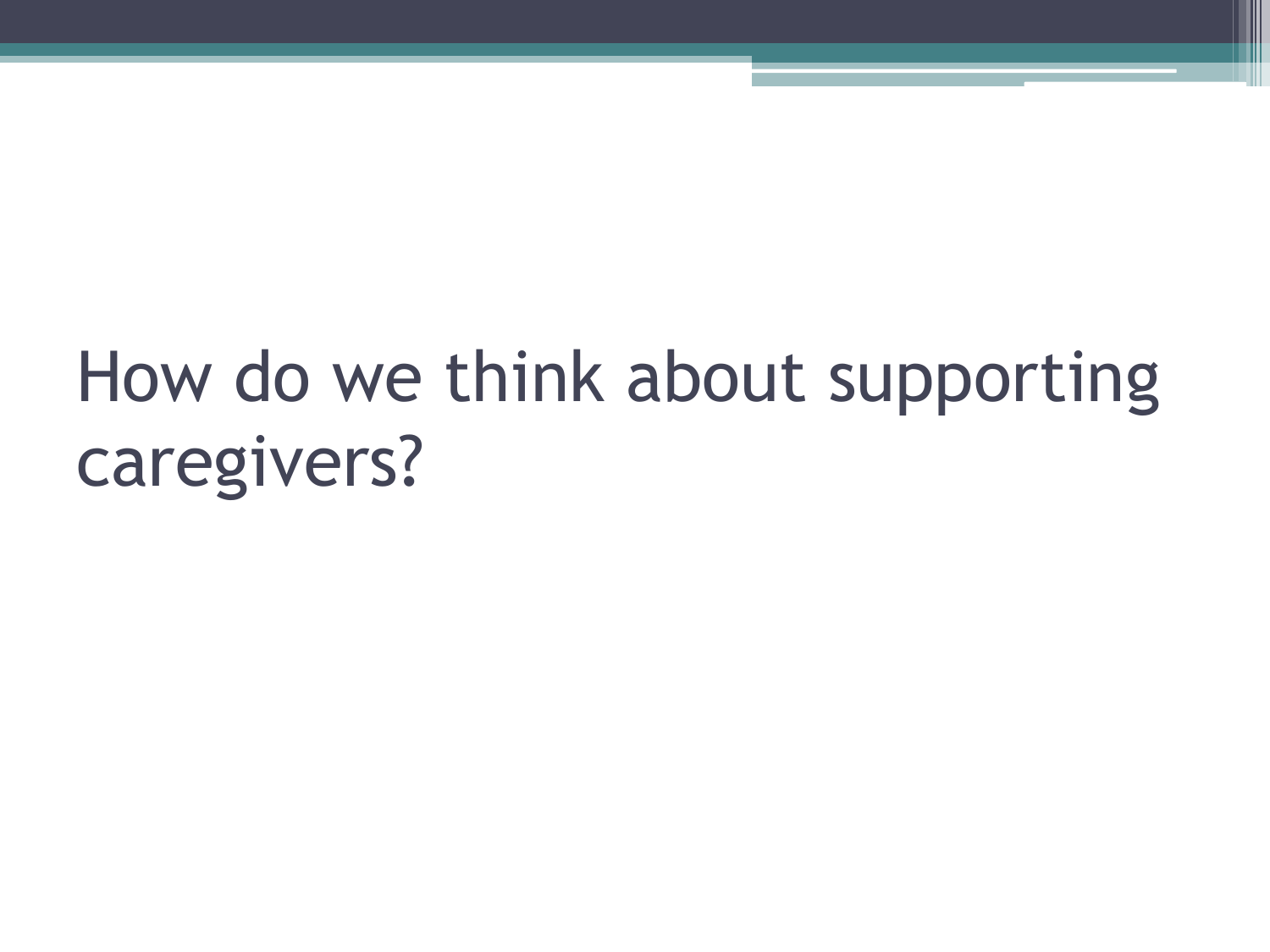**"The way individuals who are dying are cared for and their family caregivers are recognized, respected, and valued for the support they provide is a measure of the compassion of a society."** 

Health Council of Canada, 2010 – as quoted in *The Way Forward* report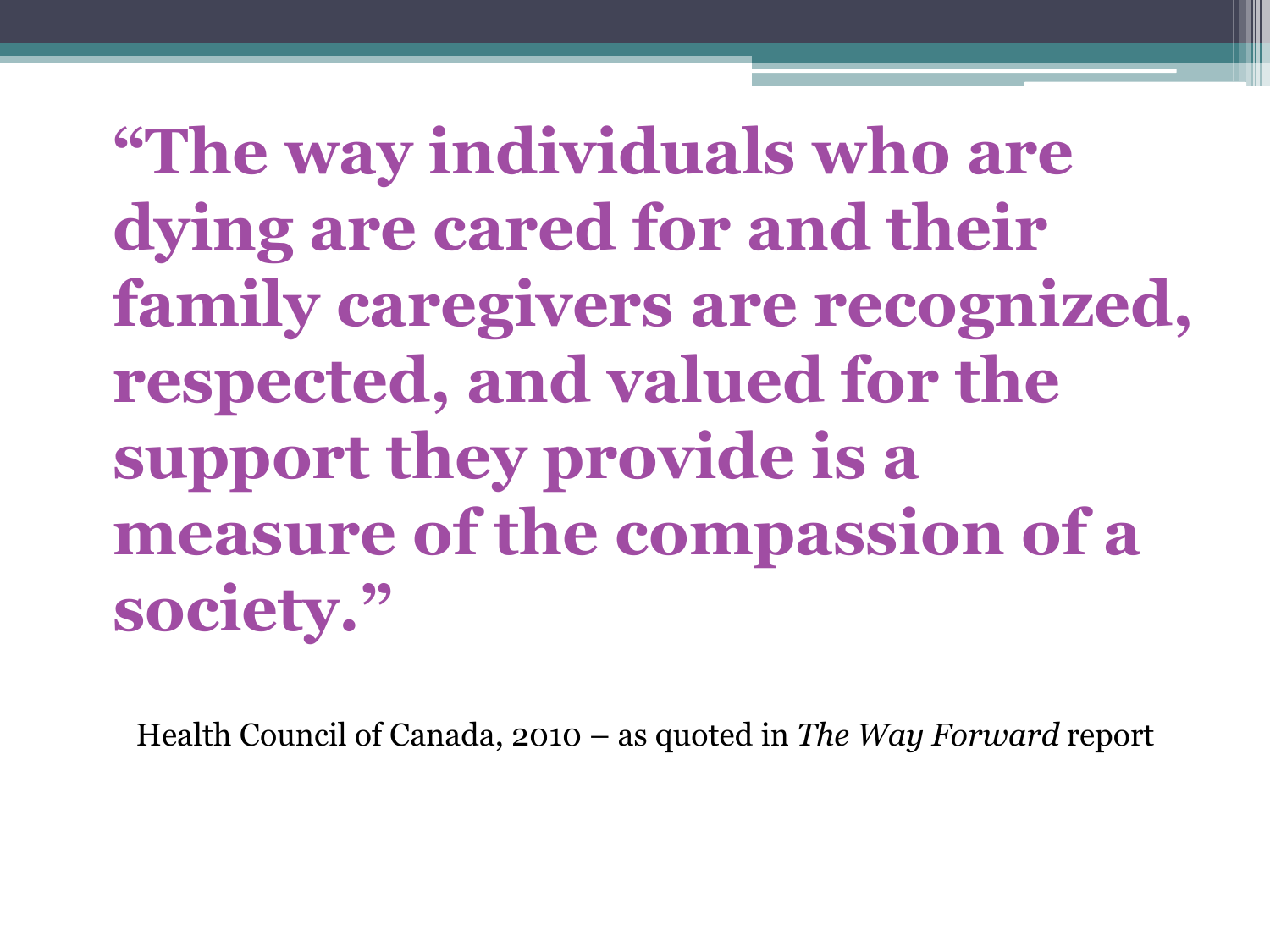## re-sil-ience

Noun

1. the power or ability to return to the original form, position, etc., after being bent, compressed, or stretched; elasticity.

2. ability to recover readily from illness, depression, adversity, or the like; buoyancy.

*Source: dictionary.reference.com/browse/resilience*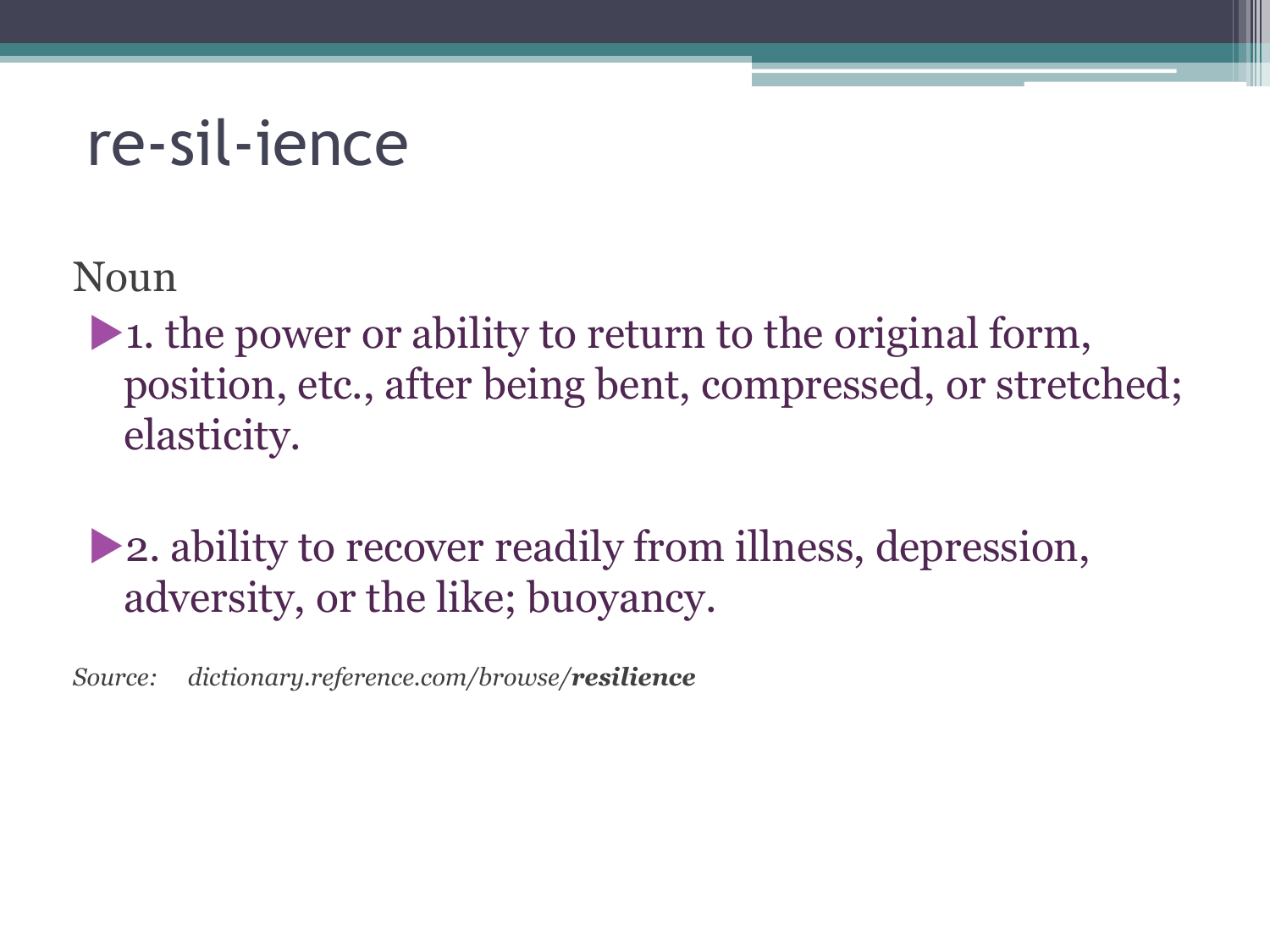## Caregiver Resilience – as we think about it in social work

ability to adapt or to improve one's own conditions following experiences of adversity

involves behaviours, thoughts and actions that can be learned and developed

adjust to a "new normal"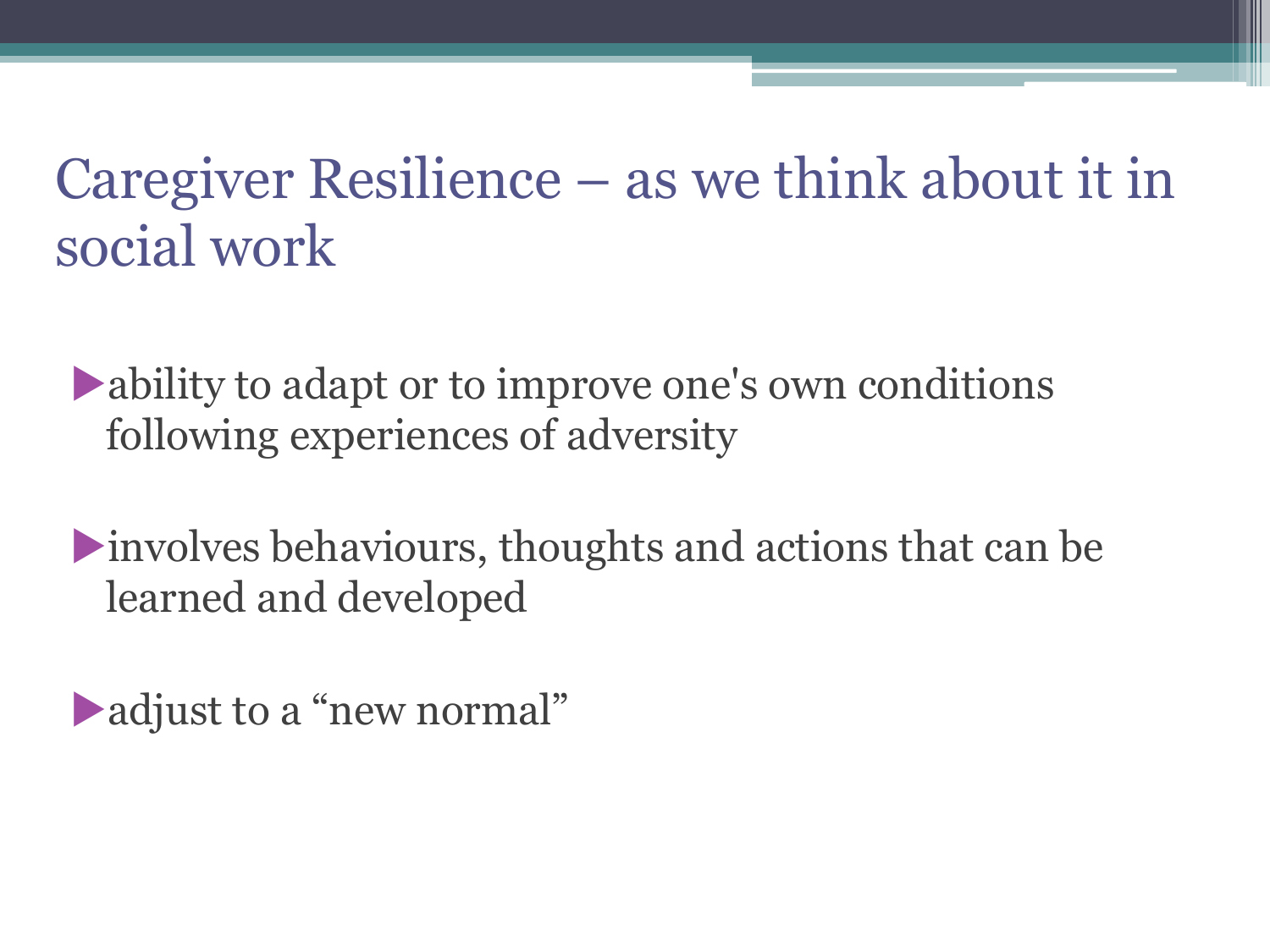## Definition of Palliative care

Palliative care is an approach that improves the quality of life of patients and their families facing the problems associated with lifethreatening illness, through the prevention and relief of suffering by means of early identification and impeccable assessment and treatment of pain and other problems, physical, psychosocial and spiritual.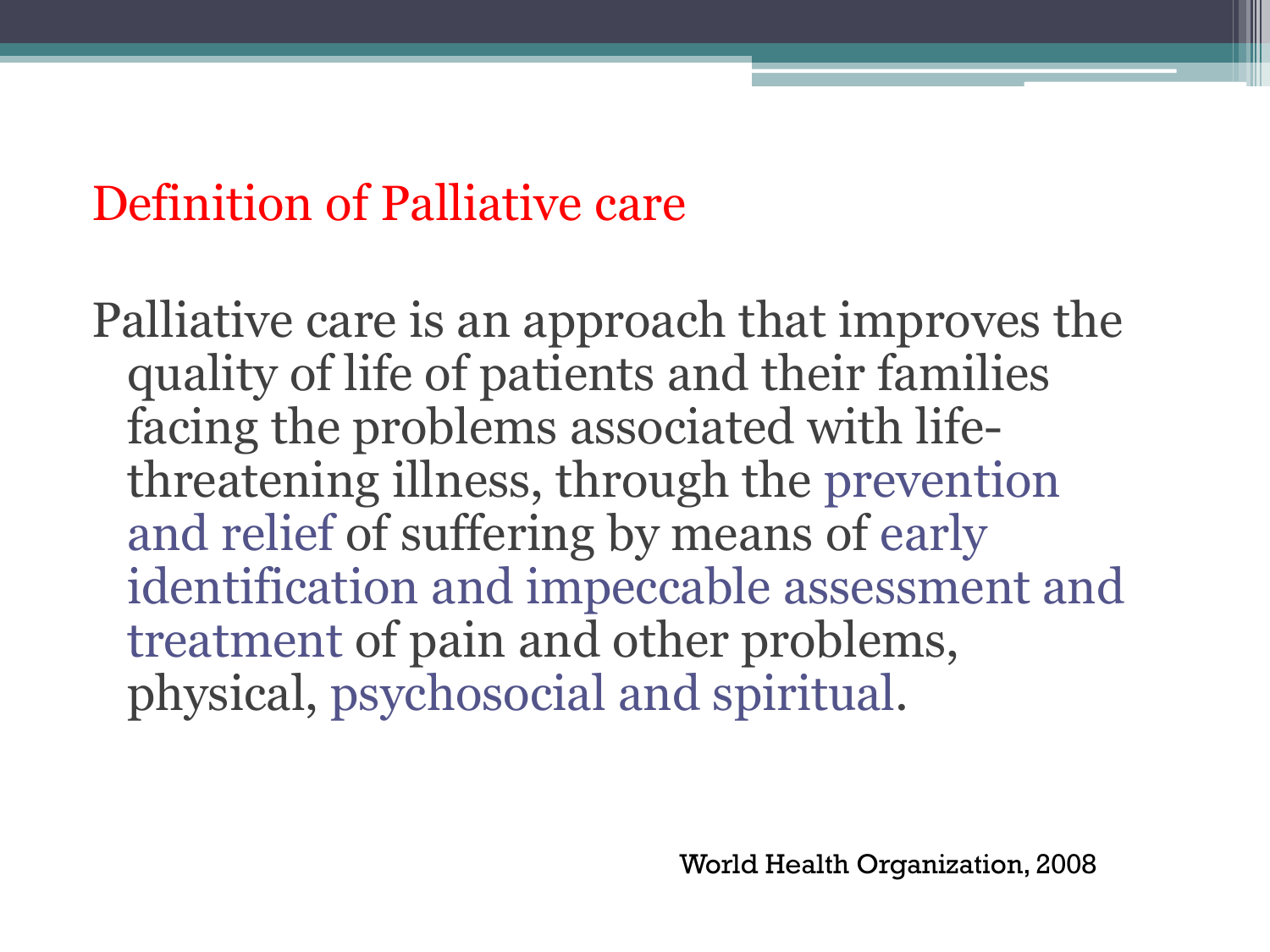## Palliative care:

- provides relief from pain and other distressing symptoms;
- affirms life and regards dying as a normal process;
- intends neither to hasten or postpone death;
- integrates the psychological and spiritual aspects of patient care;
- offers a support system to help patients live as actively as possible until death;
- offers a support system to help the family cope during the patients illness and in their own bereavement;
- uses a team approach to address the needs of patients and their families, including bereavement counselling, if indicated;
- will enhance quality of life, and may also positively influence the course of illness;
- is applicable early in the course of illness, in conjunction with other therapies that are intended to prolong life, such as chemotherapy or radiation therapy, and includes those investigations needed to better understand and manage distressing clinical complications.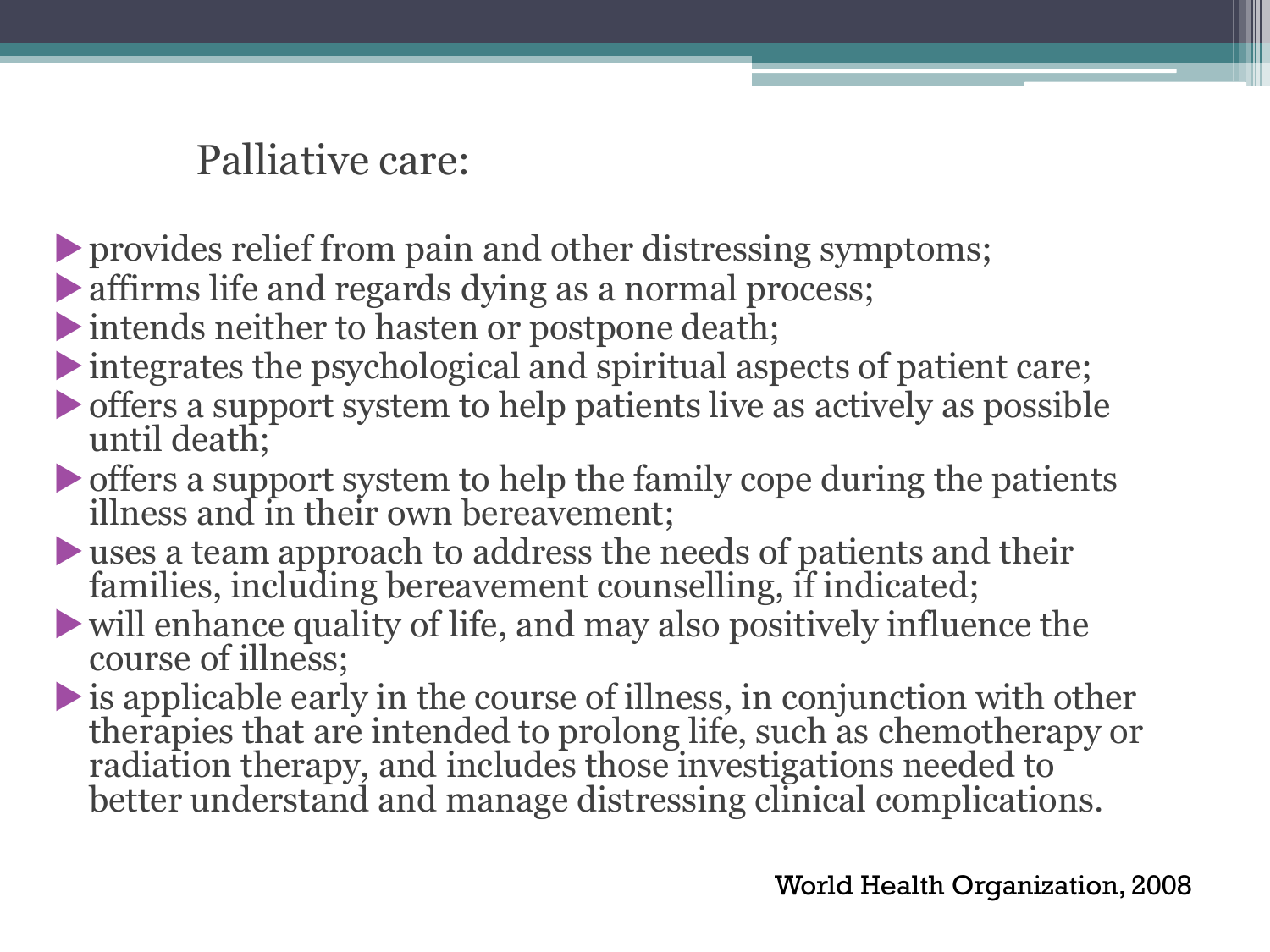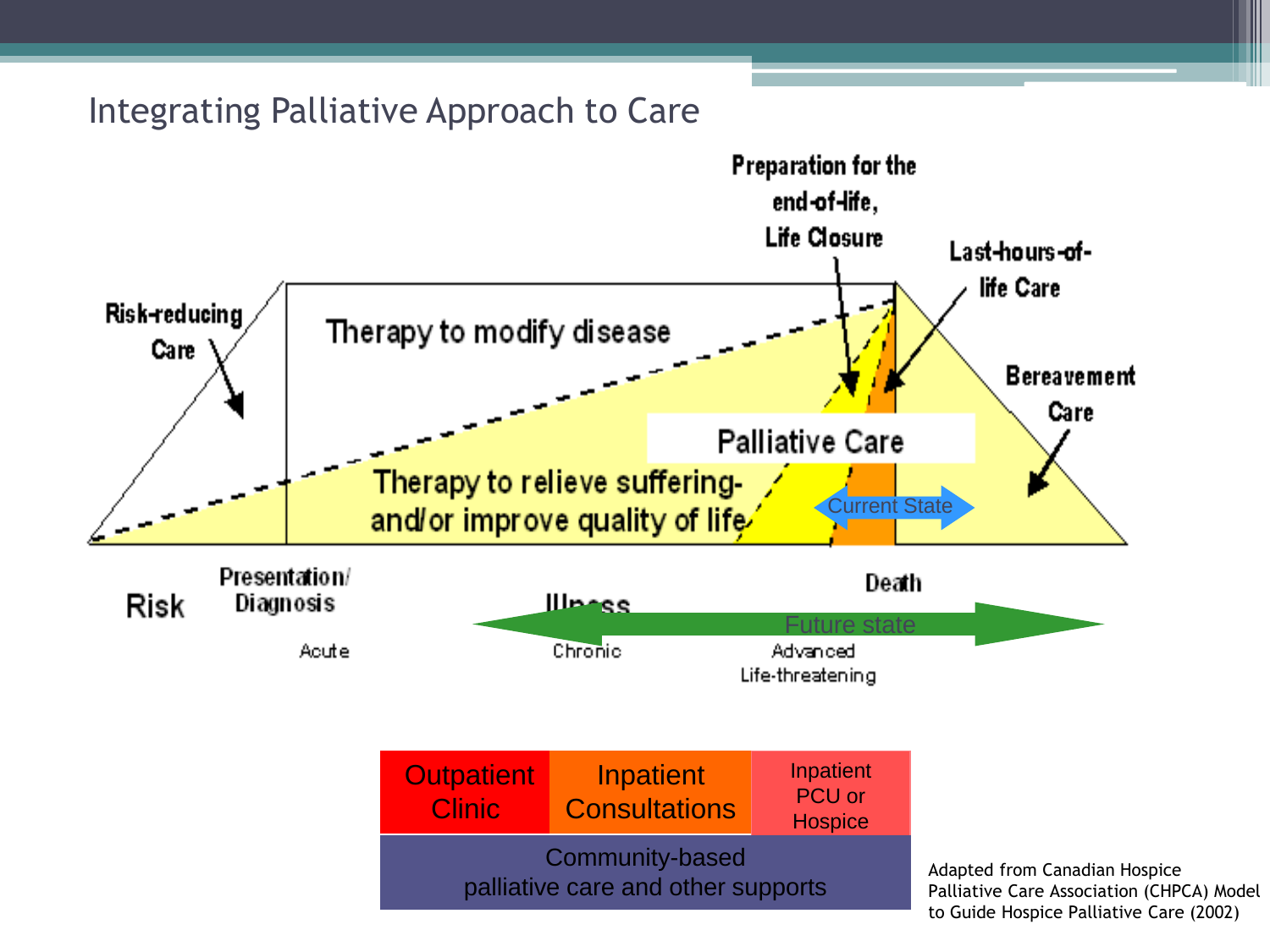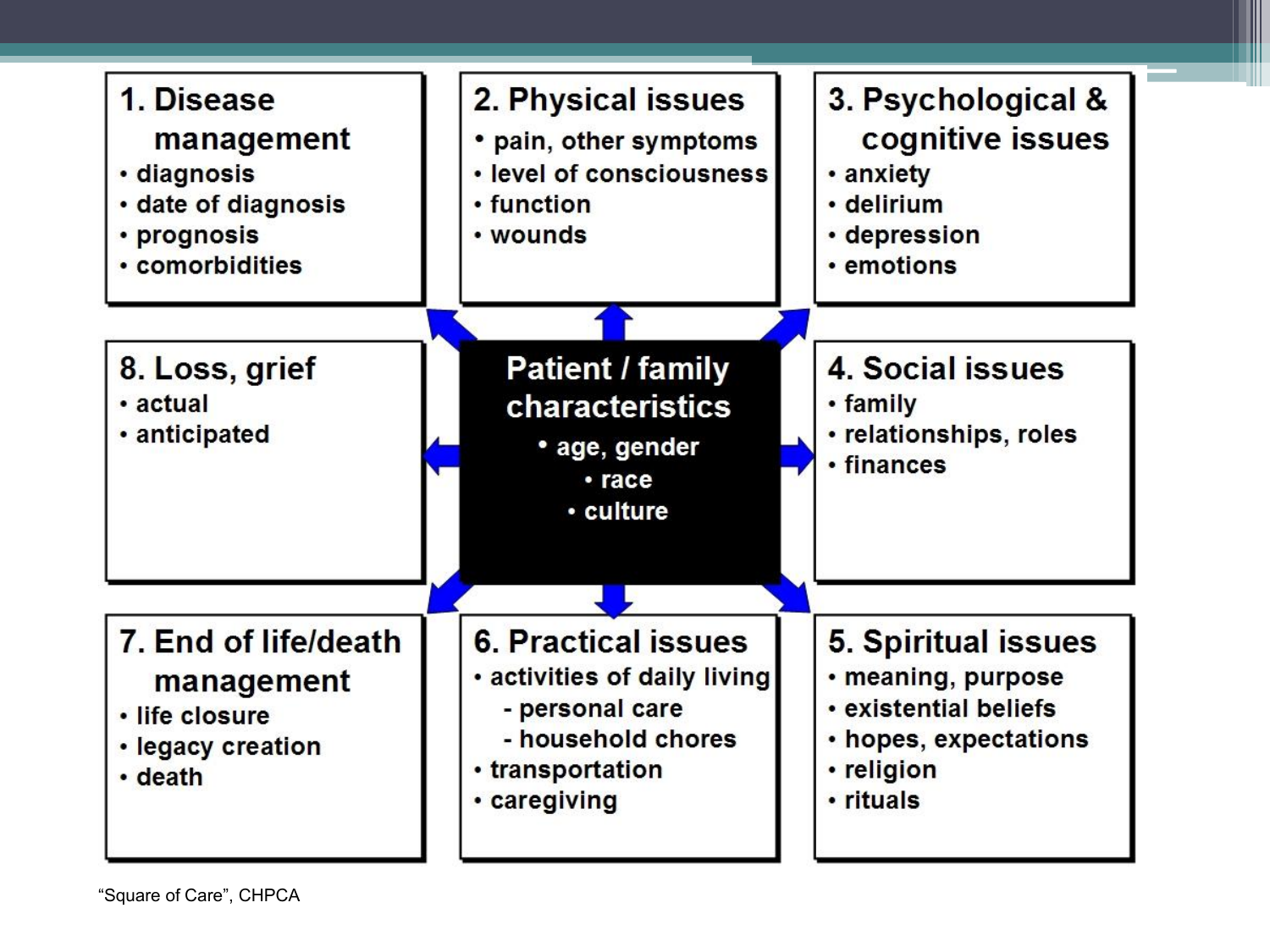## EXAMPLE:

## How can palliative care help persons and their caregivers living with dementia?

- Quality of life is a big concern
	- Decreased independence over time
	- Physical changes, such as decreased ability to eat
	- Focus on person-centered approach
- Care for families is very important,
	- dealing with grief or caregiver burden,
	- support of their roles as substitute decision makers in more advanced dementia
- Palliative care approach can be very important for these people and families by helping to decide:
	- how to help the person have the best quality of life possible
	- what treatments to try, if any
	- what care options would be best for the person
	- how to start with Advance Care Planning (e.g., medical and money decisions when the person can't make these decisions anymore)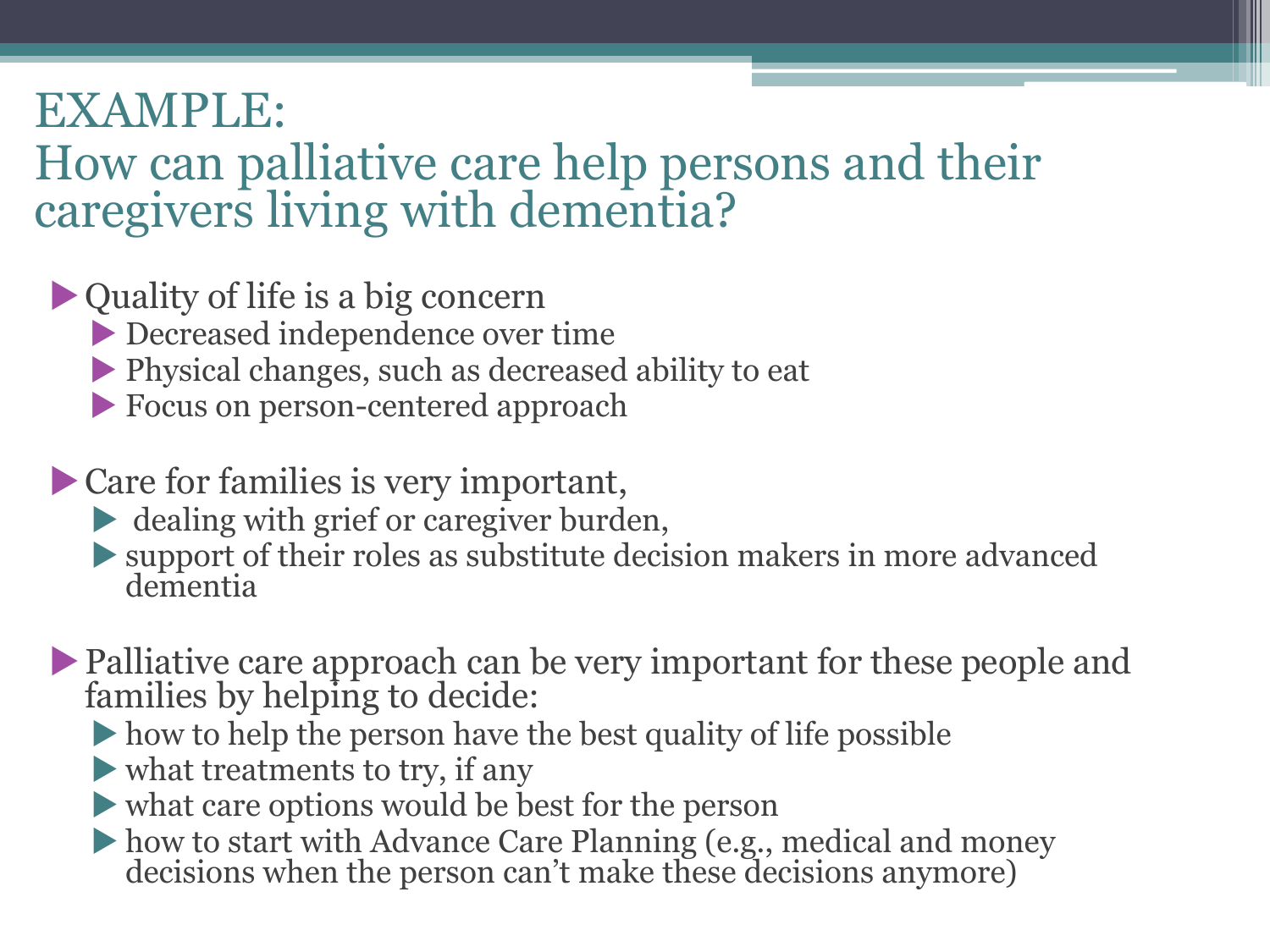## Palliative Care Approach in Working with Caregivers

According to a report produced by the Canadian Home Care Association for *The Way Forward: An Integrated Palliative Approach to Care*, caregivers of individuals with life-limiting illnesses providing care in the home identified two essential needs:

> •Knowledge about the details, extent and prognosis of their loved one's illness, including tools in preparing and planning for the future.

•Services and supports available to both the caregiver and their loved one.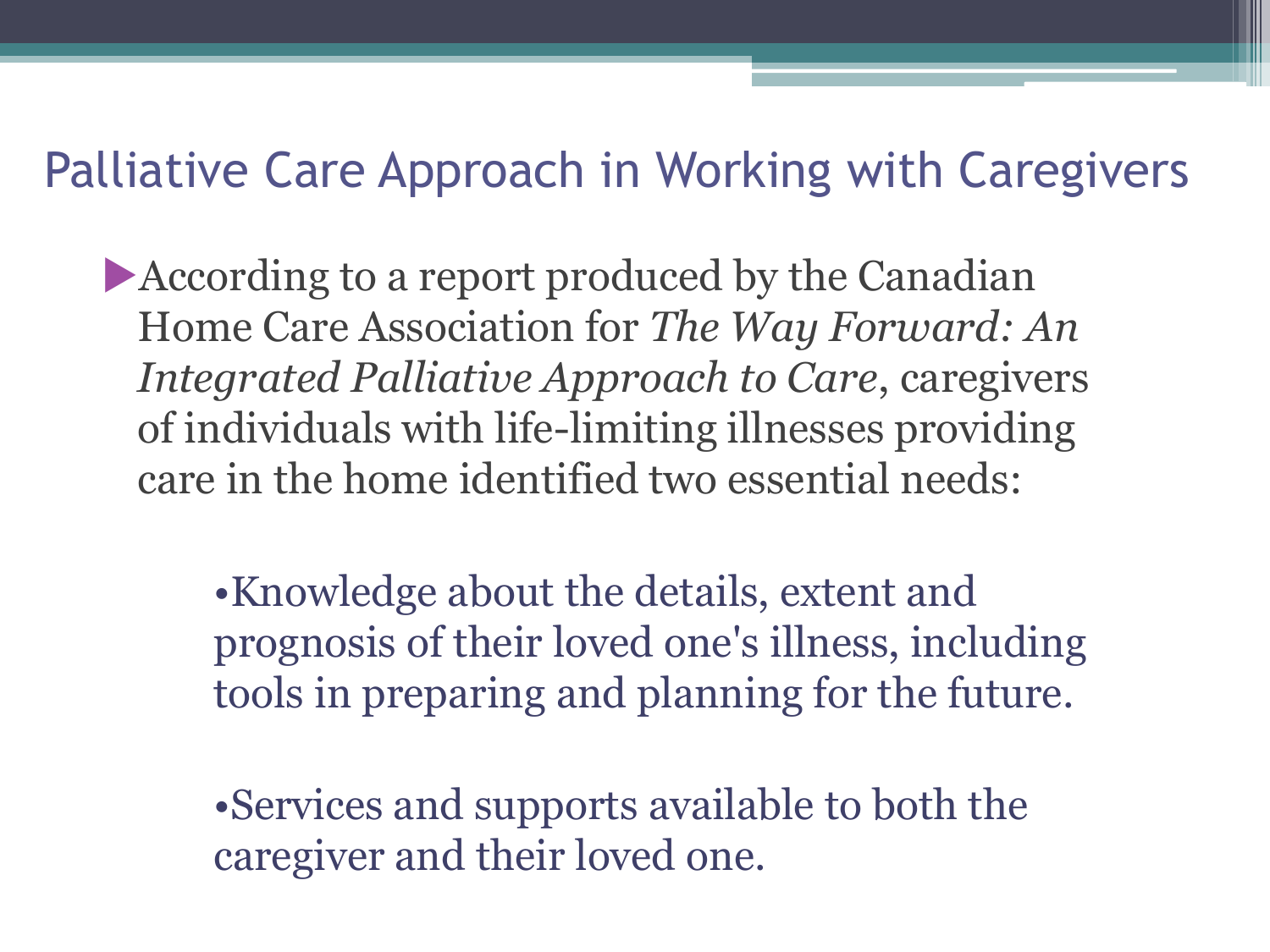# Key Approaches we can use with all Caregivers:

- Early recognition of caregiver distress
- Validation of the caregiver role
- Effective communication by health care professionals

Fleming, DA. 2003 The burden of caregiving at the end-of-life. Mo Med.;100(1):82-6.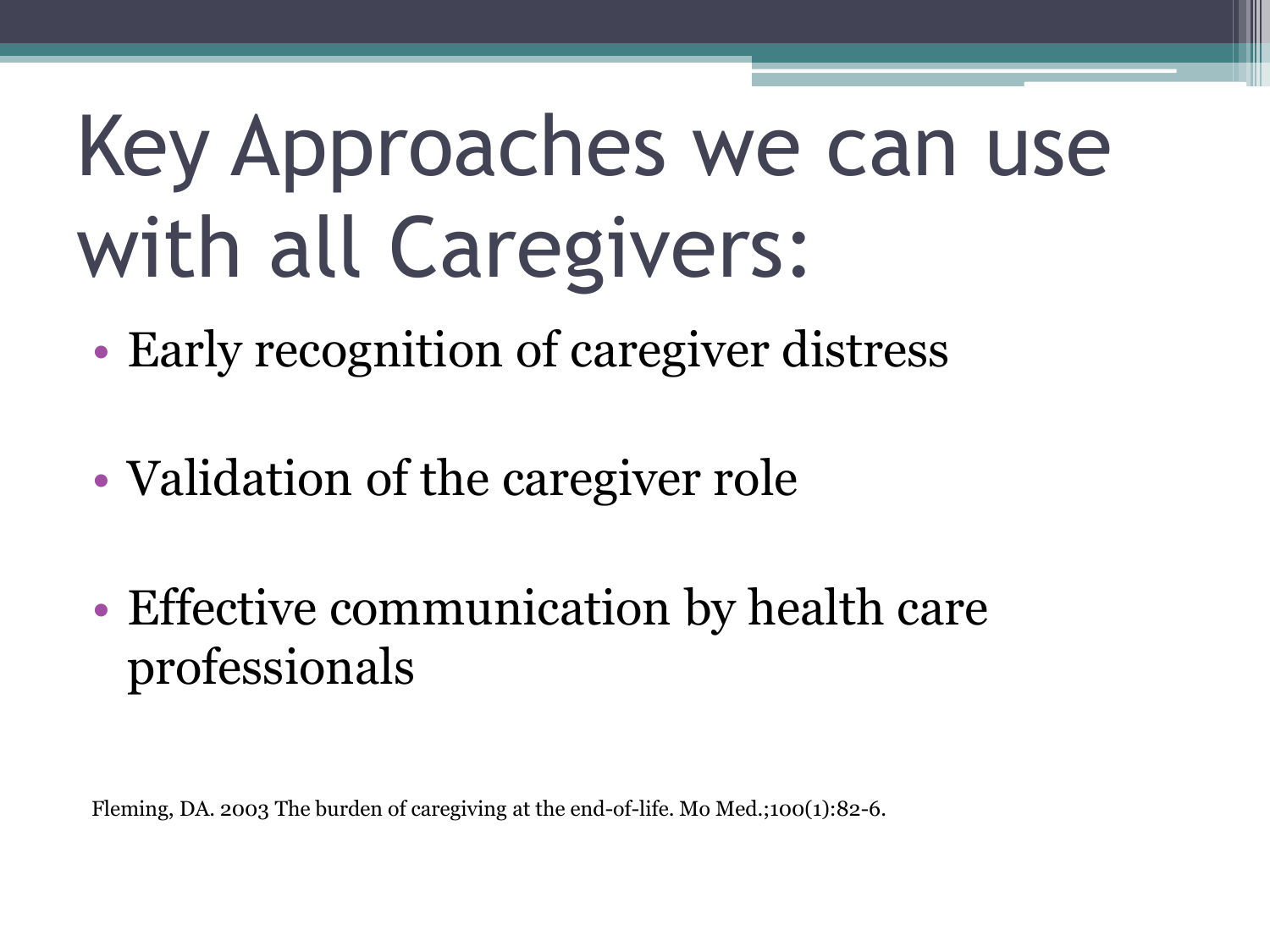#### • **Instruments for Evaluating Caregiver Burden**

- Brief Assessment Scale for Caregivers (BASC) of the Medically Ill
	- 14-item rating scale measuring burden and quality of life, plus 8-item subscale measuring negative personal impact
- Caregiver Quality of Life Index—Cancer (CQOLC) Scale
	- 35-item rating scale measuring physical, emotional, family, and social functioning burden
- Caregiver Reaction Assessment (CRA)
	- 24-item rating scale measuring burden in self-esteem, lack of family support, finances, schedule, and health
- Caregiver Strain Index (CSI)
	- 13-item rating scale measuring employment, financial, physical, social, and time constraint burden
- Zarit Burden Interview (ZBI)
	- 22-item rating scale measuring burden in health, psychological well-being, finances, social life, and relationship with patient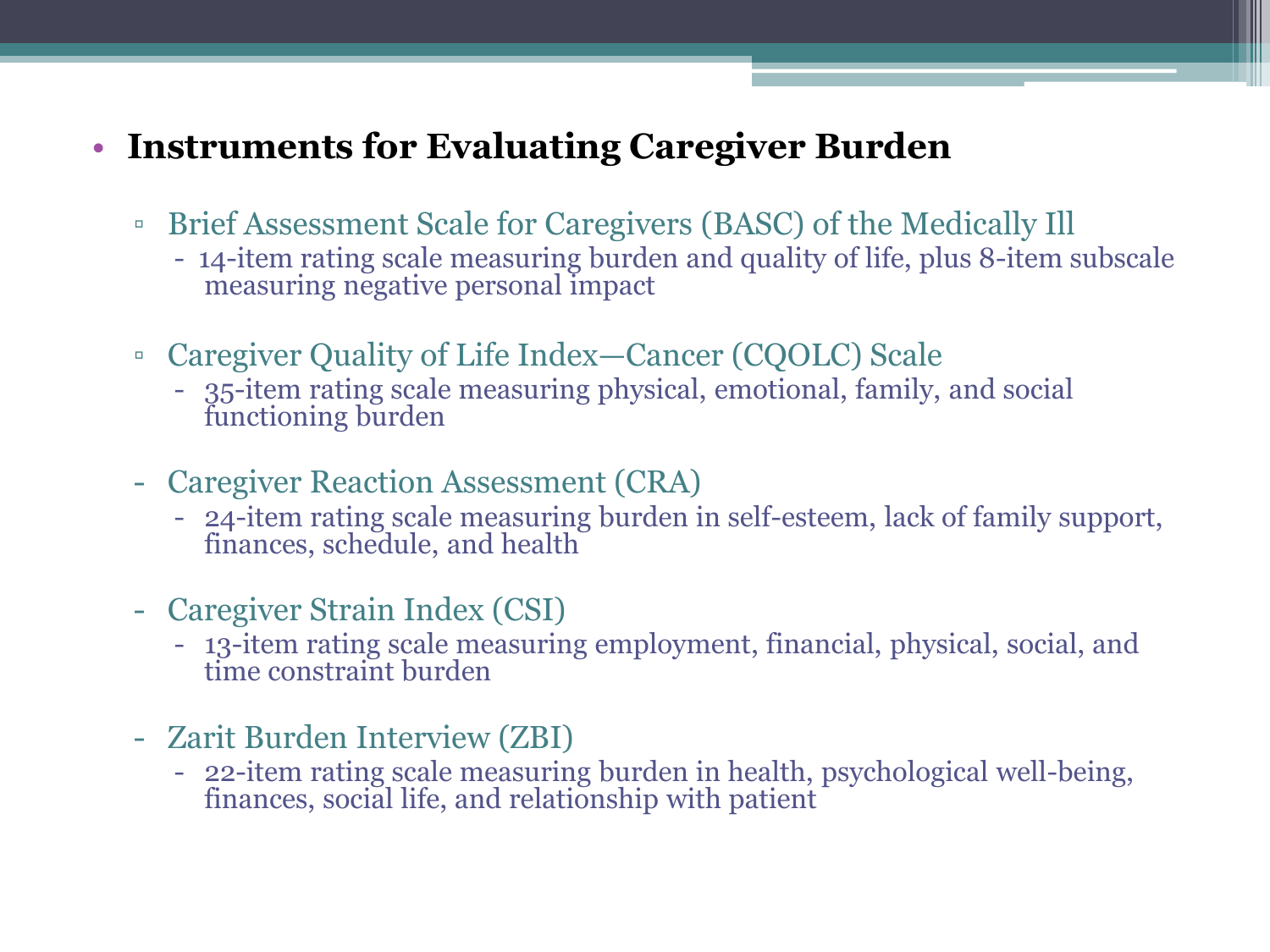## Suggested Questions for Assessing Caregivers

#### **Screening question Area of concern**

Do you feel that you are currently under a lot of stress? Mental health What aspects of your day are the most stressful? Mental health Have you been feeling down or blue lately? Mental health Have you been feeling more anxious and irritable lately? Mental health Do your family and friends visit often? Social support Do they telephone often? Social support Do your friends and family watch your relative for you so that you have time for yourself? Social support Do you have any outside help? Resources Is your relative having any behaviors, such as wandering, that are difficult to manage? Behavioral mgmt What do you do to relieve your stress and tension? Coping

Mockus Parks and Novielli. (2000). A Practical Guide for Caring for Caregivers. American Family Phyisician.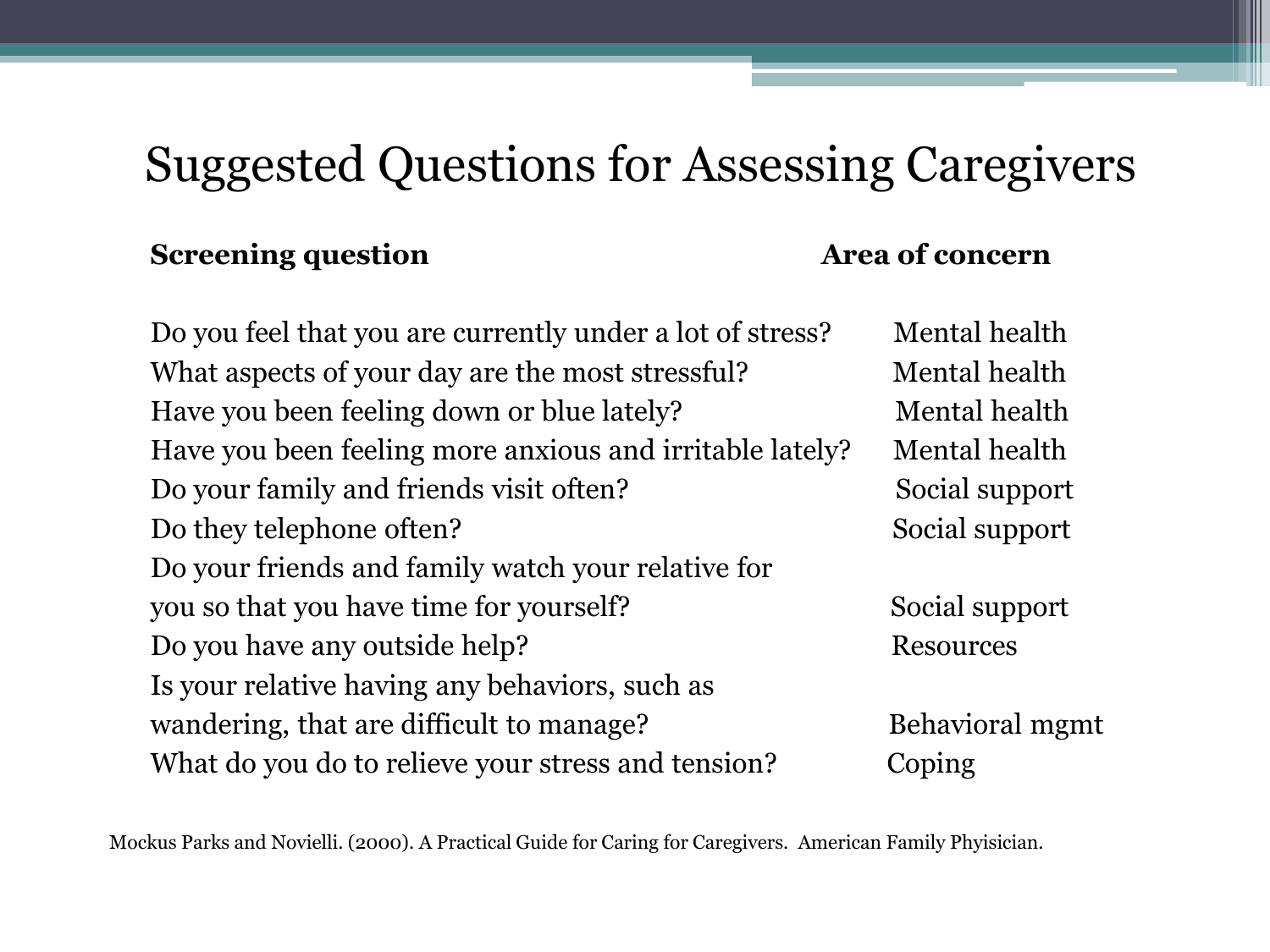# Preparation of Family Caregivers

- Common complaints/concerns expressed by caregivers:
	- Lack of understand of what to expect
	- Needing to know who to call for what
	- Needing better preparation for what they need to do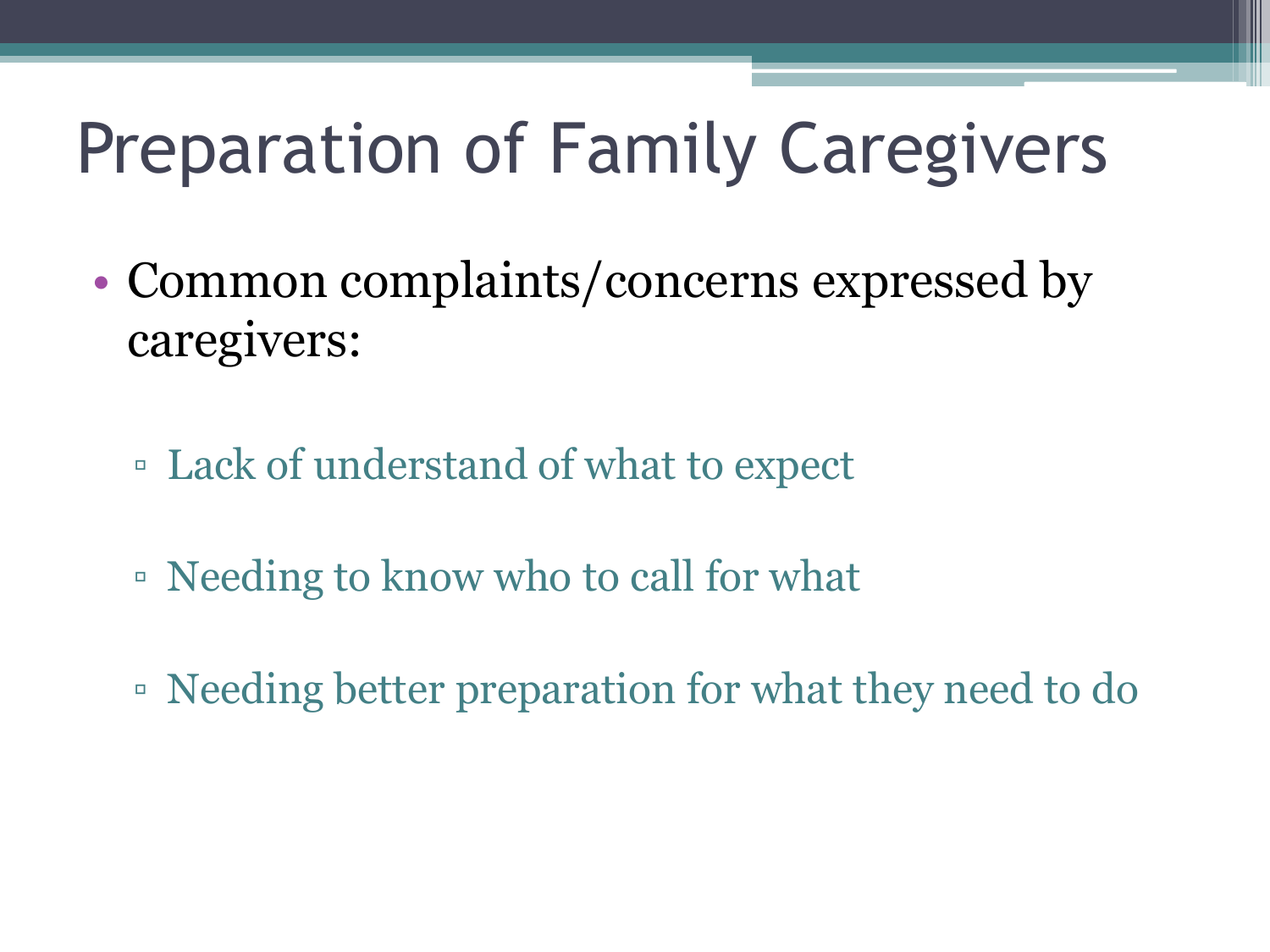# Interventions that can make a difference…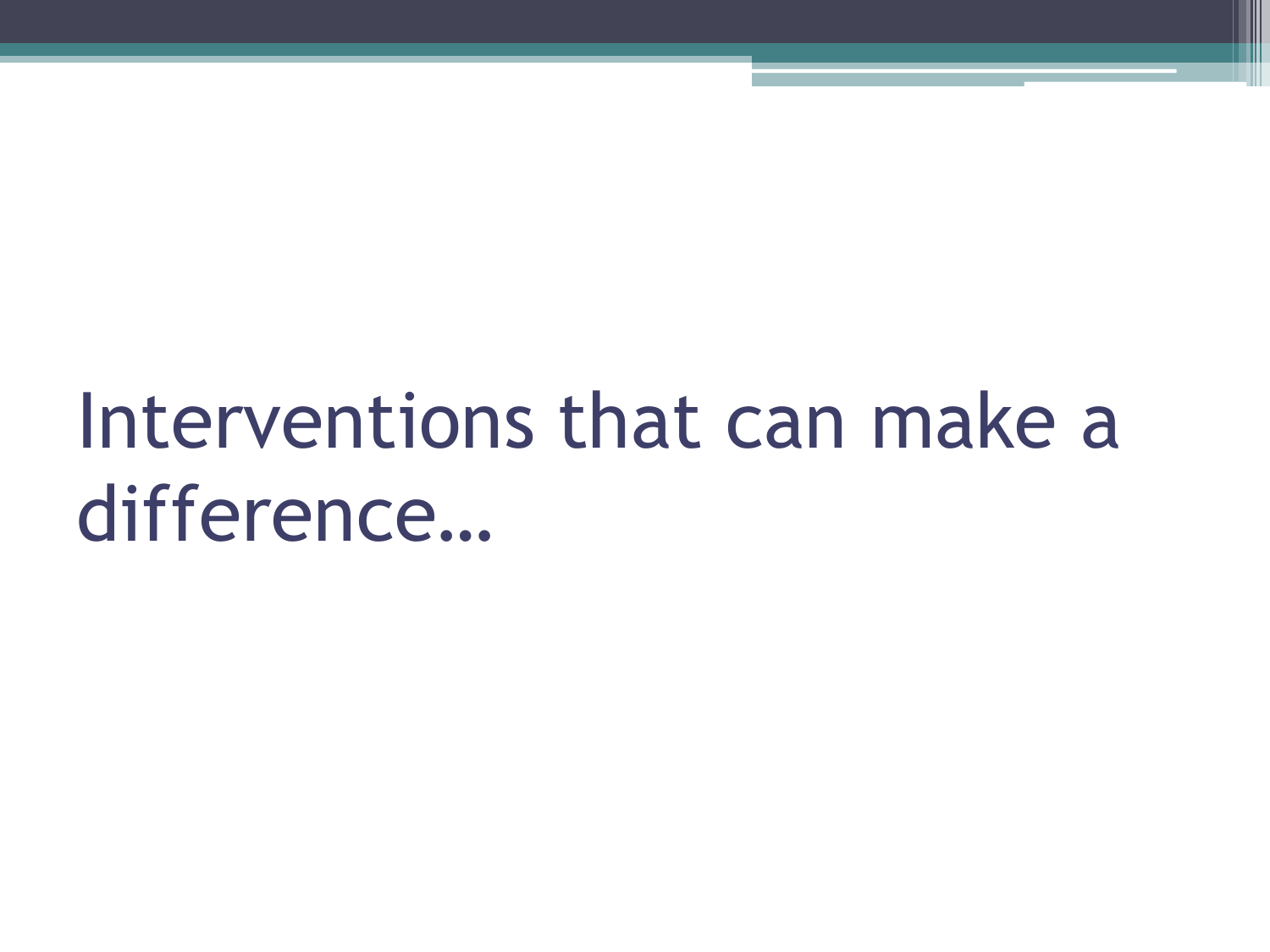Caregiving near the end of life: unmet needs and potential solutions Mangan PA, Taylor KL, Yabroff KR, Fleming DA, Ingham JM. (2003). Palliat Support Care;1(3):247-59.

## Qualitative study that looked at:

- (1) General problems and
- (2) Behaviors/activities that were helpful/would have been helpful in alleviating these problems.
- Subcategories emerged:
	- medical care (including provision of information, coordination of care, bedside manner, satisfaction with care),
	- quality of life (including well-being, role adjustments),
	- help from others (including practical assistance, social support),
	- positives of caregiving, and
	- unsolicited themes (including job flexibility, impact of the disease on the family, informational needs, relationship with patient).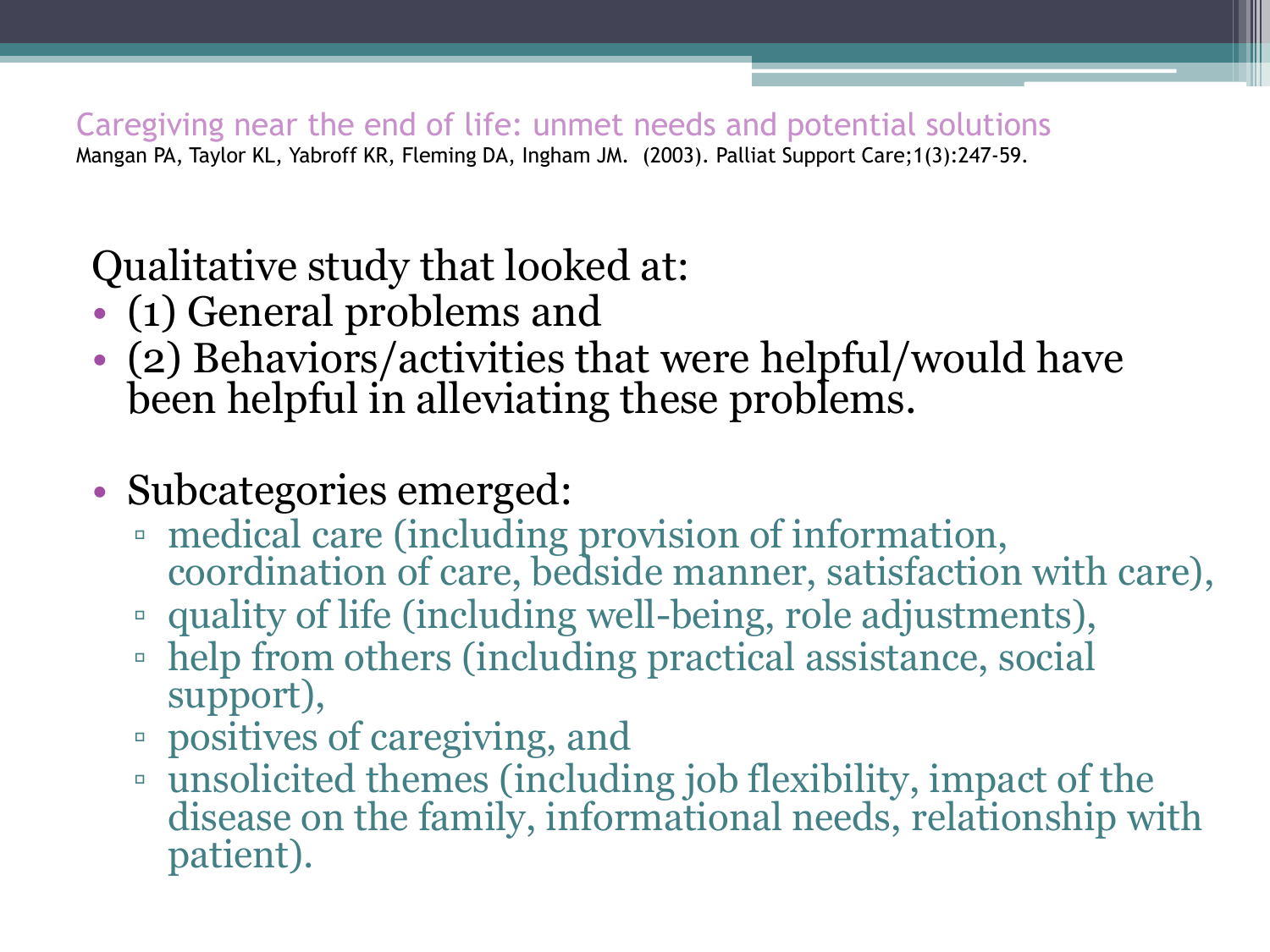## Tools and Resources for Caregivers to Help them Be Prepared

*A Caregiver's Guide: A Handbook about End-of-Life Care.* 

Canadian Hospice Palliative Care Association.

Canadian Virtual Hospice [www.virtualhospice.ca](http://www.virtualhospice.ca/) Caregiving videos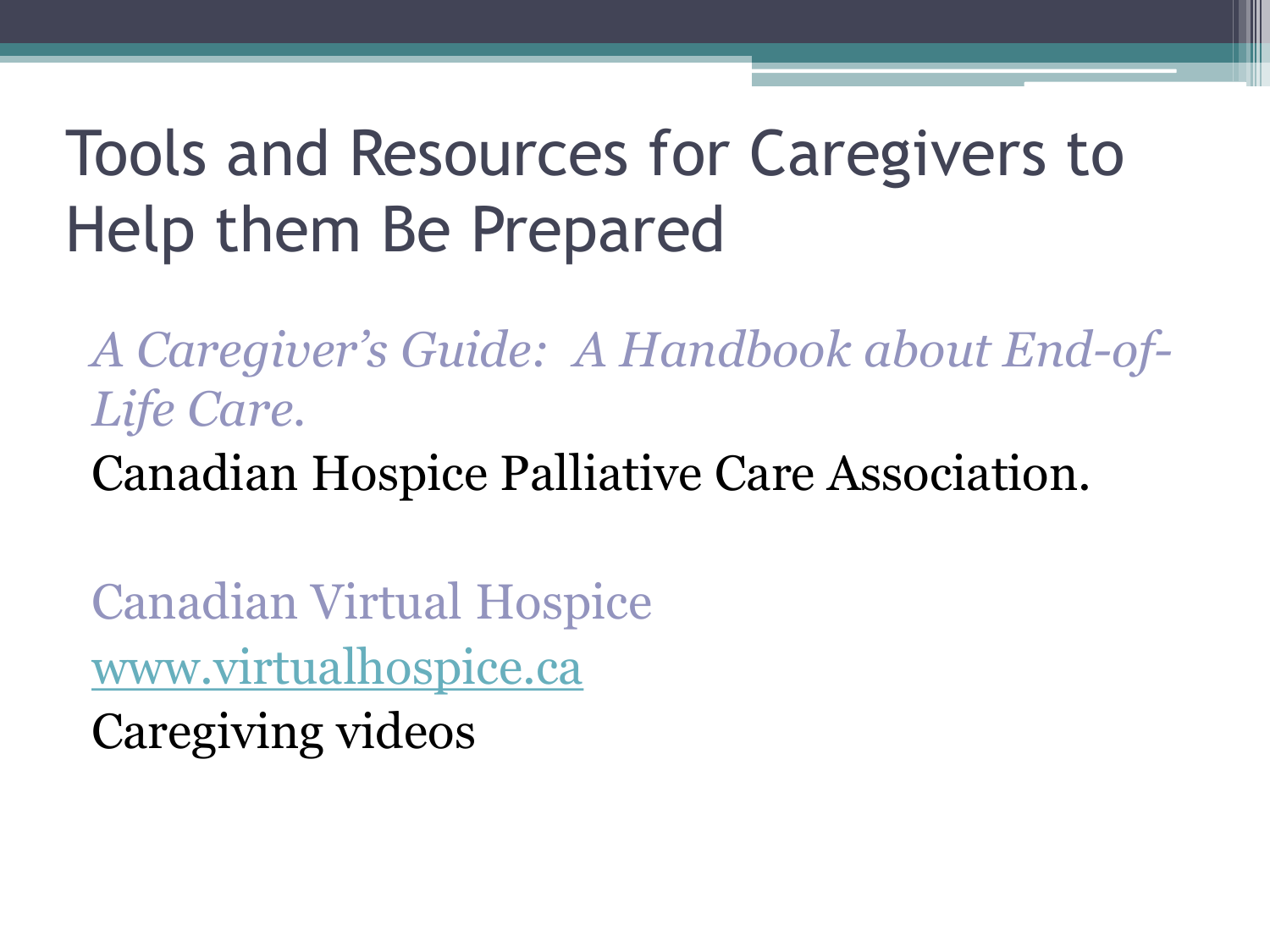# Compassionate Care Benefit (EI)

In January 2004, Human Resources and Skills Development Canada began to offer the Compassionate Care Benefit through the Employment Insurance program. The benefit provides leave to eligible Canadians to care for a dying loved one.

Effective January 3, 2016:

- the enhanced benefit, allows claimants to collect up to 26 weeks of benefits, up from the previous 6 weeks.
- Benefits can be shared between family members.
- Eligibility for compassionate care benefits remains the same, including the requirement for a medical certificate signed by a doctor attesting to the family member's condition (significant risk of death within 26 weeks)

Learn more:

http://www.esdc.gc.ca/en/reports/ei/compassionate\_care.page#h2.1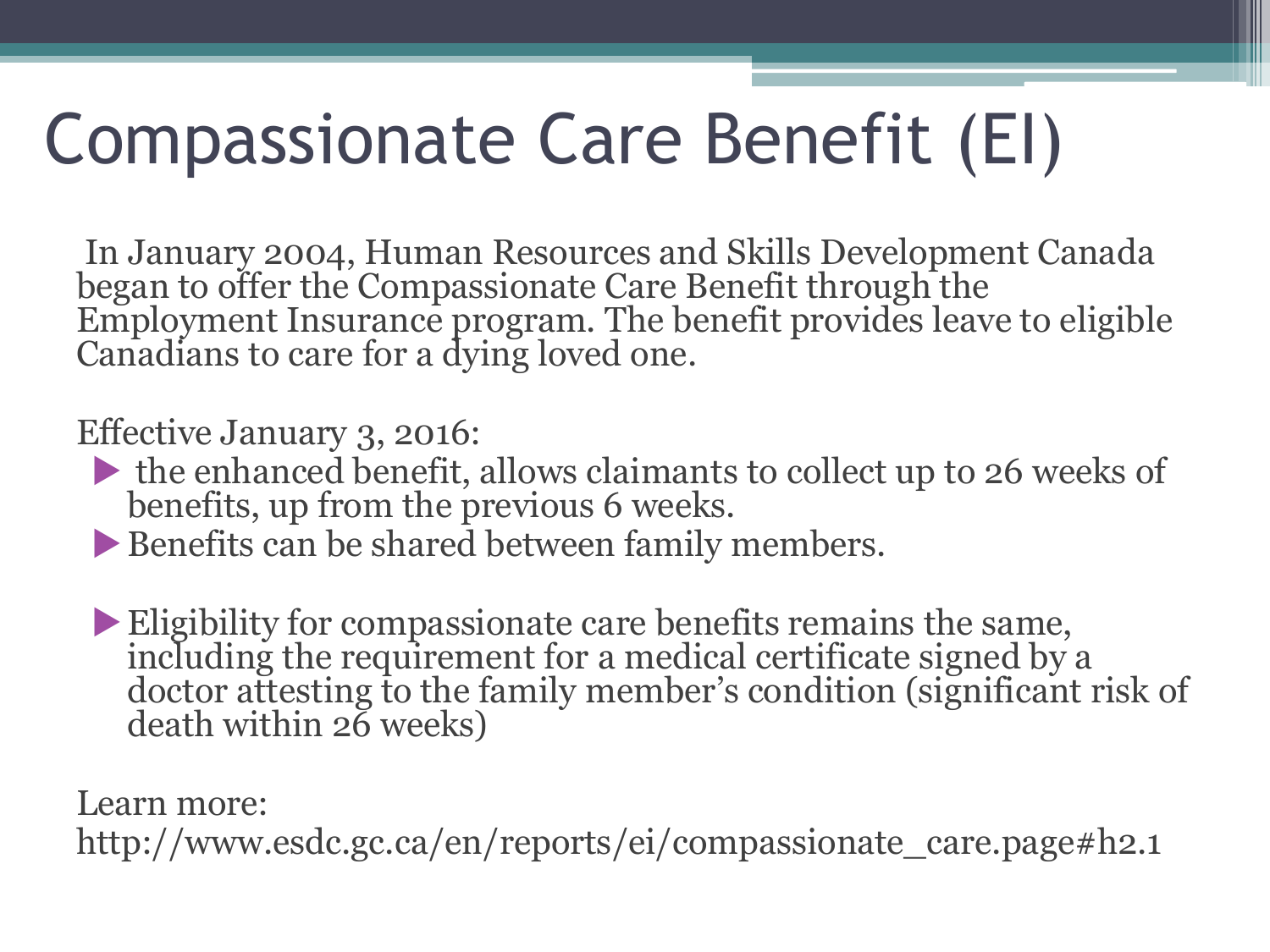# Types of support preferred

What Support Do Caregivers of Elderly Want? Results from the Canadian Study of Health and Aging Angela Colantonio, Adam J. Kositsky, Carole Cohen, Lee Vernich, CANADIAN JOURNAL OF PUBLIC HEALTH, 2001

- Receiving telephone support from either a professional  $(44.9\%)$  or a fellow caregiver  $(41.0\%).$
- Receiving a newsletter (40.5%),
- Receiving volunteer support (24.2%), and
- Support via computer (14.8%)
- Attending support groups (10.4%)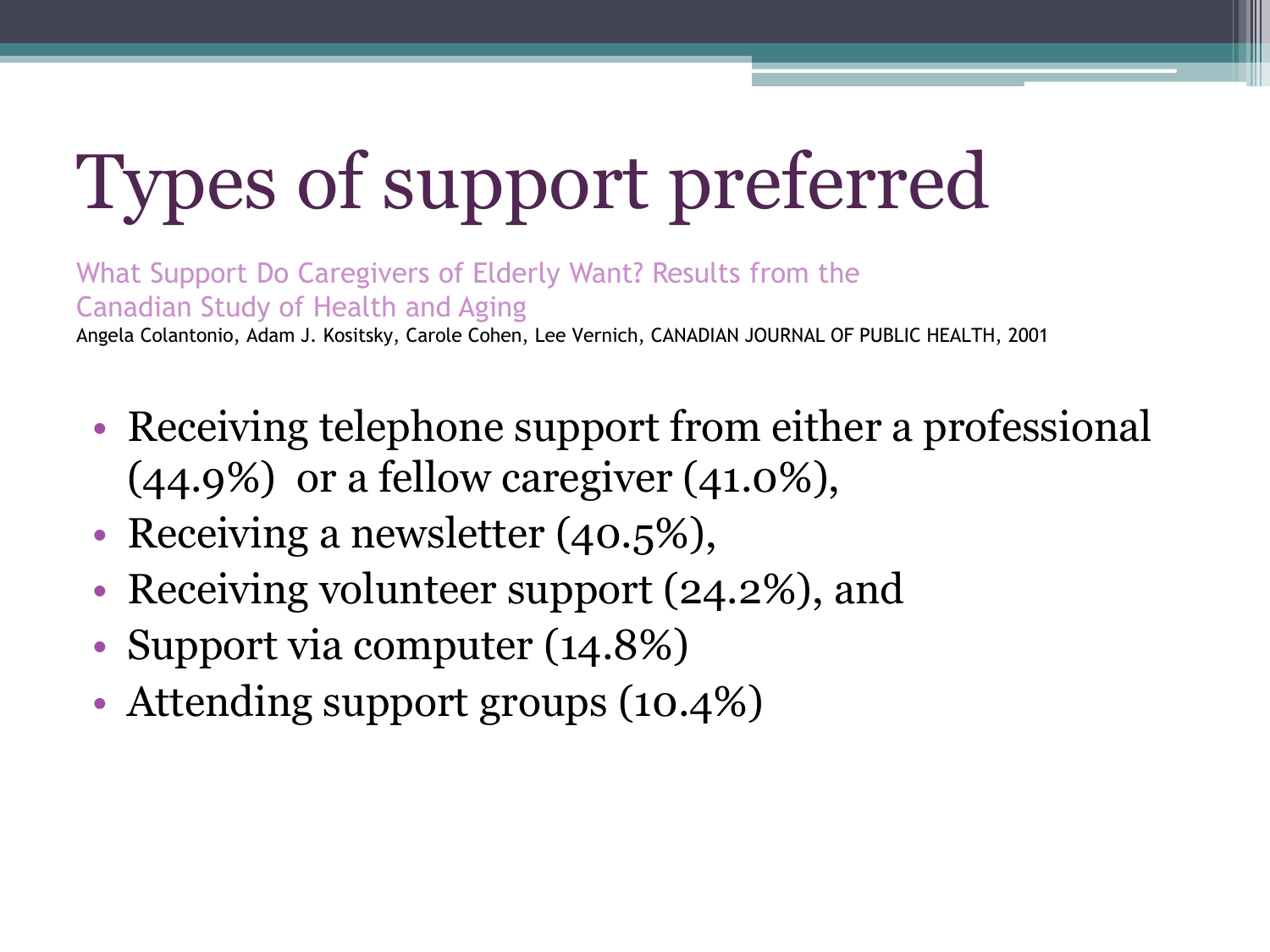#### **Benefits of immediate versus delayed palliative care to informal family caregivers of persons with advanced cancer: Outcomes from the ENABLE III randomized clinical trial.**

**J Nicholas Dionne-Odom, Andres Azuero, Kathleen Lyons, Zhongze Li, Tor Tosteson, Zhigang Li, Jay Hull, Jennifer Frost, Mark Hegel, Konstantin H. Dragnev, Imatullah Akyar, Marie Bakitas Abstract/Presentation at American Society of Clinical Oncologists (ASCO) annual meeting , June 3, 2014.** 

## ENABLE (Educate, Nurture, Advise, Before Life Ends)

The care consisted of 1 in-person meeting and monthly phone-based supportive care. The intervention, called Charting Your Course, was developed specifically for the study and covered self-care, building a support network, decision making, and advanced planning

Findings:

The earlier palliative care services are introduced to caregivers, the better they will be able to cope with the caregiving experience. Researchers found that overall quality of life, depression, and feelings of being overwhelmed by the demands of caregiving all improved in the group that started the program immediately compared with those who started later.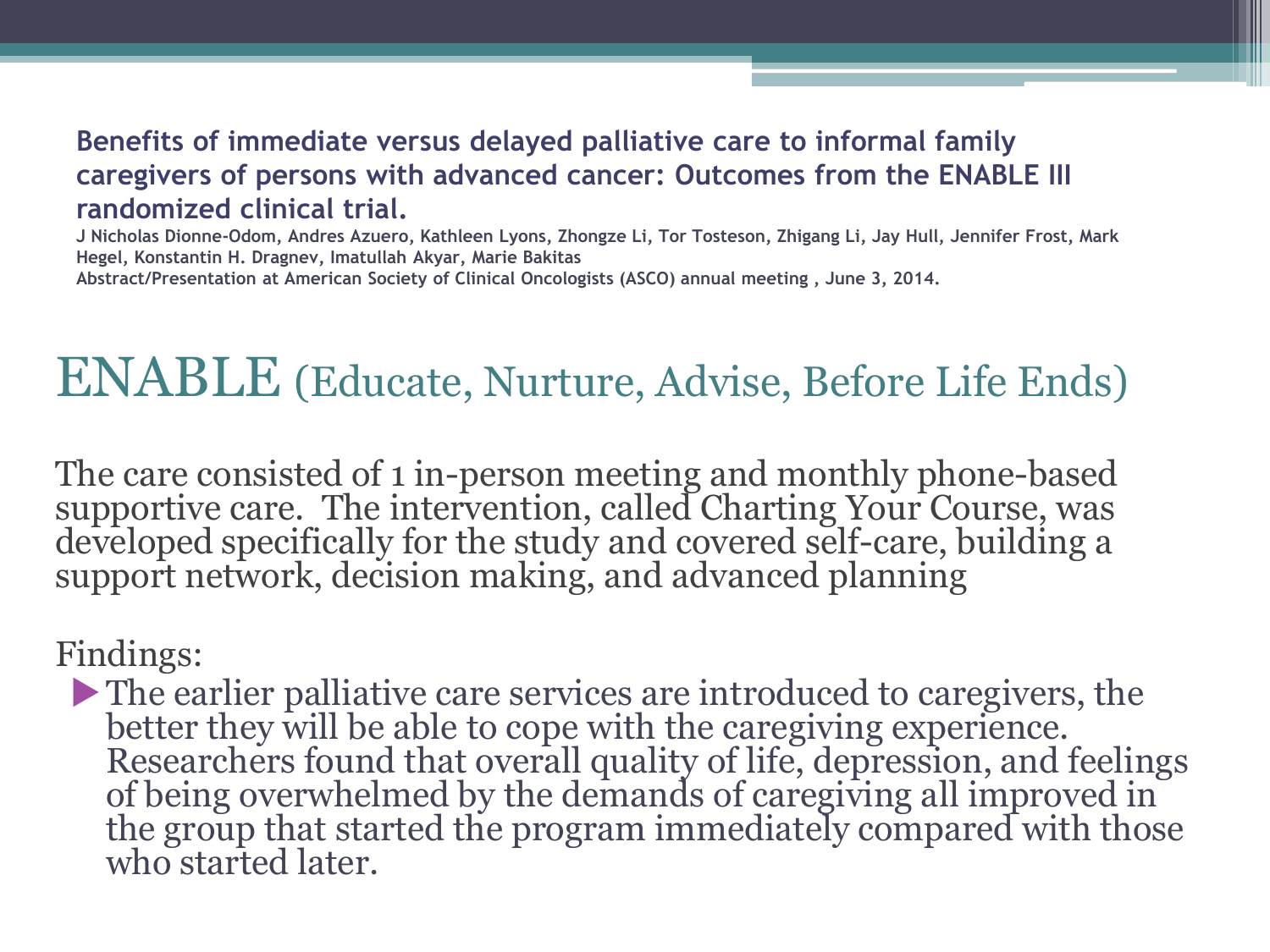## Interventions for Carers

as discussed in Stajduhar, K. (2013) Burdens of Family Caregiving at the End of Life. Clin Invest Med ., 36( 3).

### Promising interventions:

- night respite service aimed at reducing family caregiver fatigue and sleep promotion;
- three-session group psycho-educational program that increases perceived family caregiver competence and preparedness to care; and,
- program designed to increase a family caregivers' sense of hope

Kristjanson LJ, Cousins K, White K, et al. Evaluation of a night respite community palliative care service. Int J Palliat Nurs. 2004;10(2):84-90.

Duggleby W, Wright K, Williams A, et al. Developing a living with hope program for caregivers of family members with advanced cancer. J Palliat Care. 2007;23(1):24- 31

Hudson P, Thomas T, Quinn K, et al. Teaching family carers about home-based palliative care: final results from a group education program. J Pain Symptom Manage. 2009;38(2):299-308.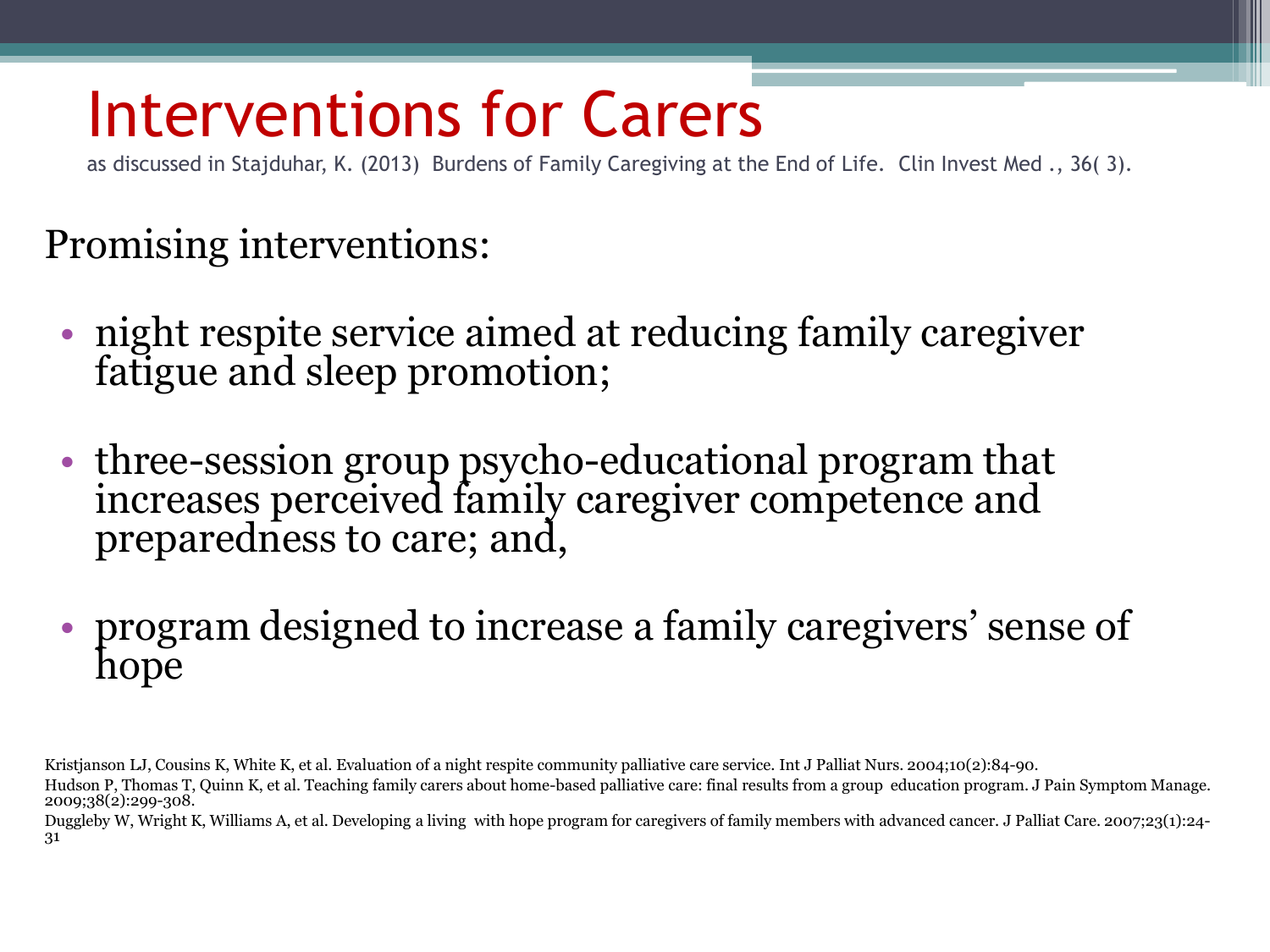# Grief and Bereavement

- Pro-active identification of risk factors for complicated mourning/grief
- Ensuring links to the right type of service/support as needed
- Flexible models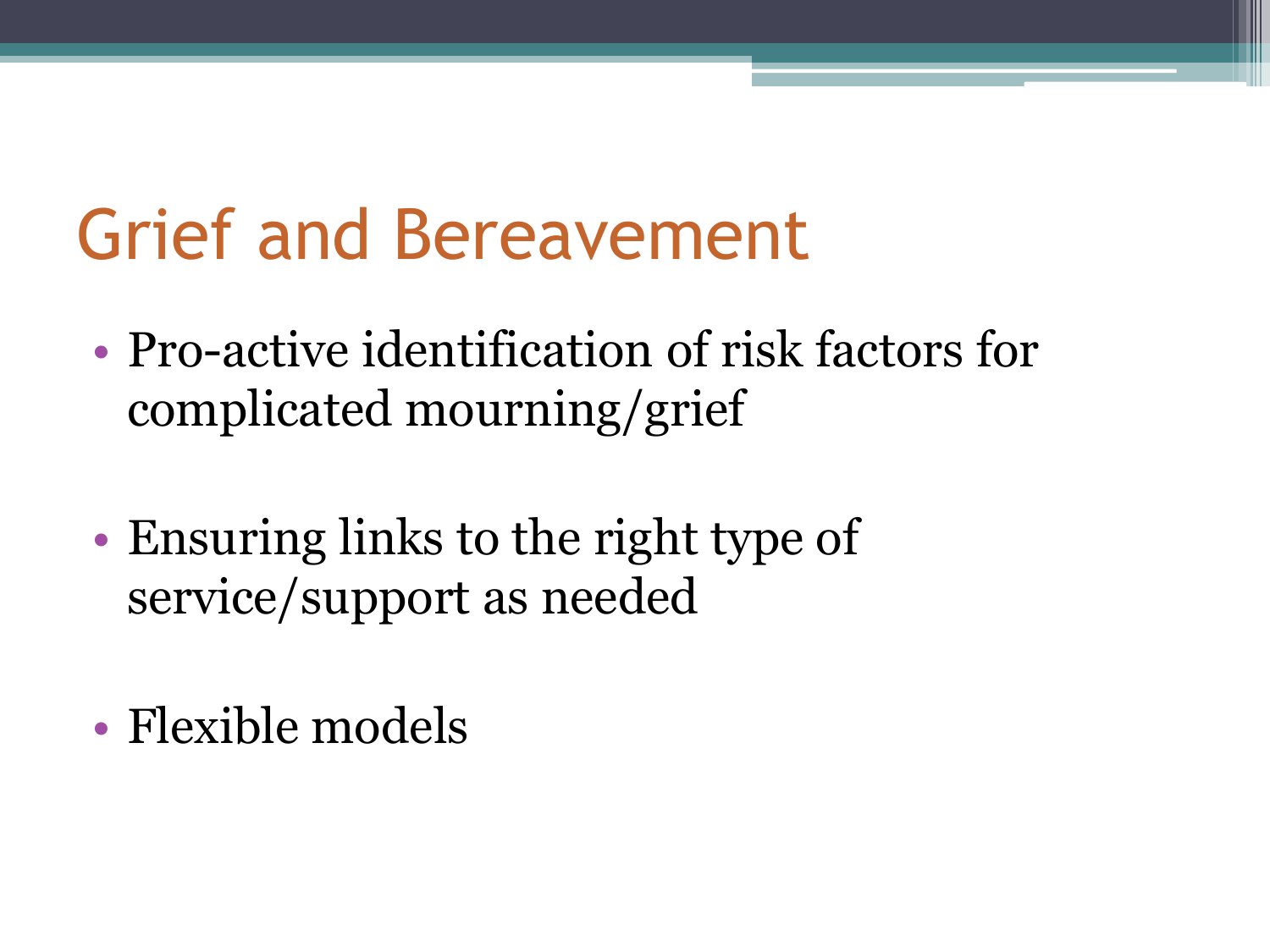# Looking forward

- More studies are need to demonstrate what the most effective interventions are for family caregivers
- Social work needs to bring this emerging evidence base to practice
- Social workers are the key advocates in the system that are able to ensure caregiver needs are well addressed